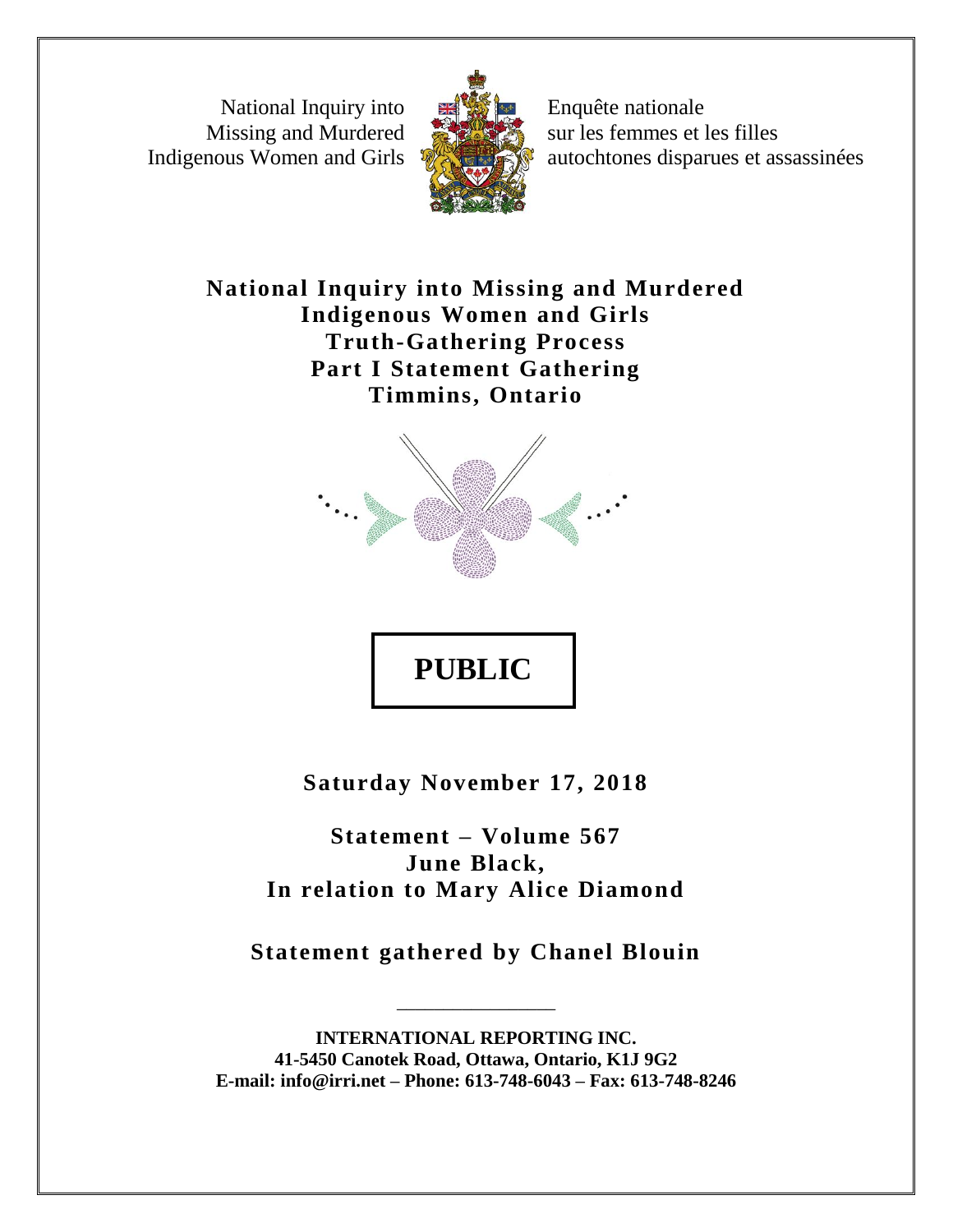### **II TABLE OF CONTENTS**

| Statement Volume 567<br>June Black<br>November 17, 2018 | PAGE. |
|---------------------------------------------------------|-------|
| Testimony of June Black 1                               |       |
| Reporter's Certification 23                             |       |

Statement Gatherer: Chanel Blouin

**Documents submitted with testimony: none.**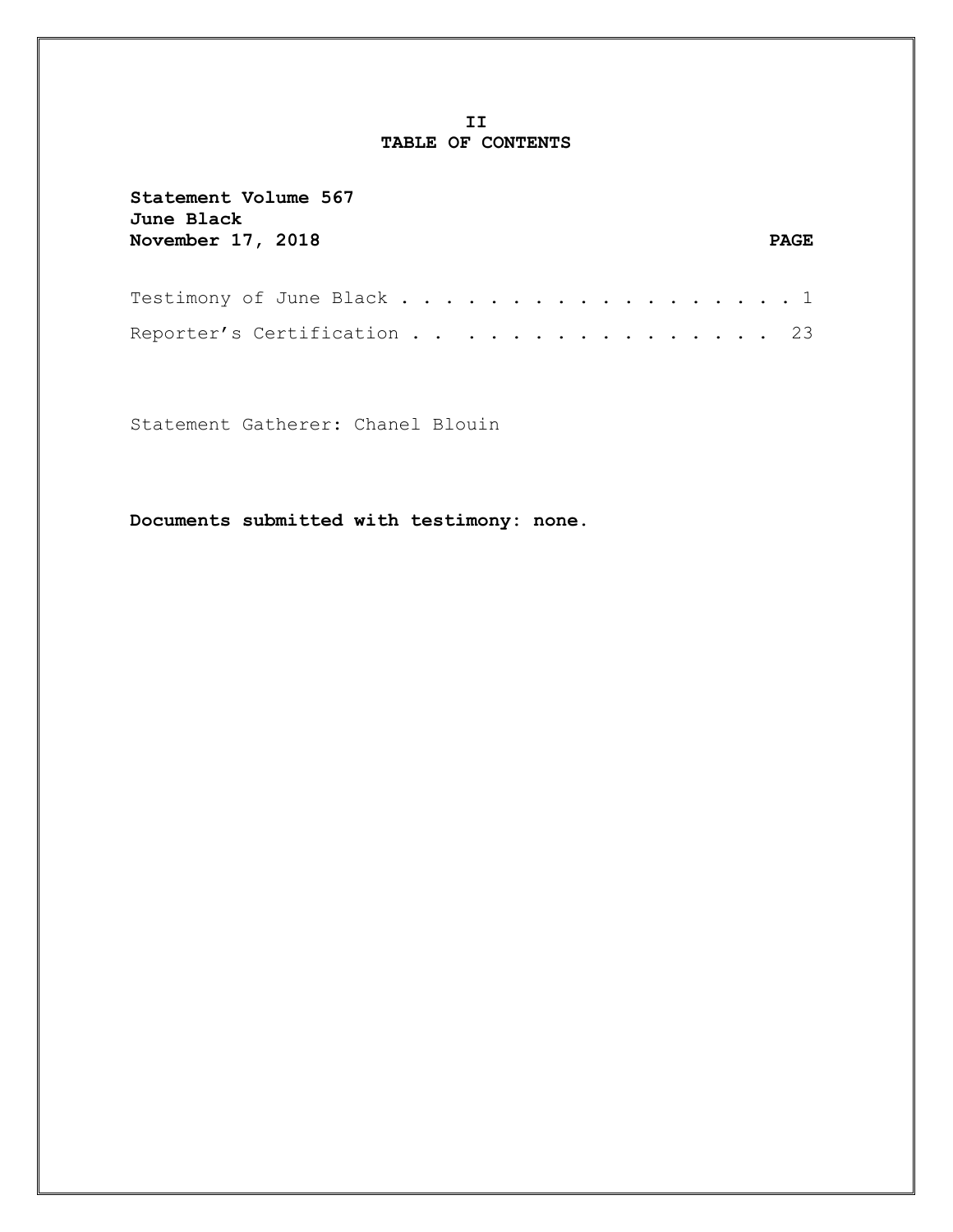1 Timmins, Ontario

 --- Upon commencing on Saturday, November 17, 2018 at 1:01 p.m.

 **MS. CHANEL BLOUIN:** This is Chanel Blouin, a statement taker with the National Inquiry into Missing and Murdered Indigenous Women and Girls. We're currently in Timmins, Ontario. It's November 17th, 2018 and the time is 1:01. Today I'm speaking with June Black of the Wahgoshig Nation and she resides in Wahgoshig. June is here to tell her truth for her niece, Mary Alice Diamond who died in winter 1976 in Cochrane, Ontario. June is also here to share her truth as her -- as a survivor. Also present in the room is Sam Kabbara and Christine Simard Chicago.

 You're here voluntarily to provide your truth and you agree to the videotaping and audio taping of your truth. You also understand that at the end of your truth you'll be able to determine whether you'd like your truth to be public or private at that time.

 **MS. JUNE BLACK:** Okay. So I just begin where ---

**MS. CHANEL BLOUIN:** Yeah.

 **MS. JUNE BLACK:** --- wherever. Well, I guess how this all started for me was I -- I was driving, 24 this is with my partner, and it occurred to me that, you 25 know, I had a family member who -- who was killed in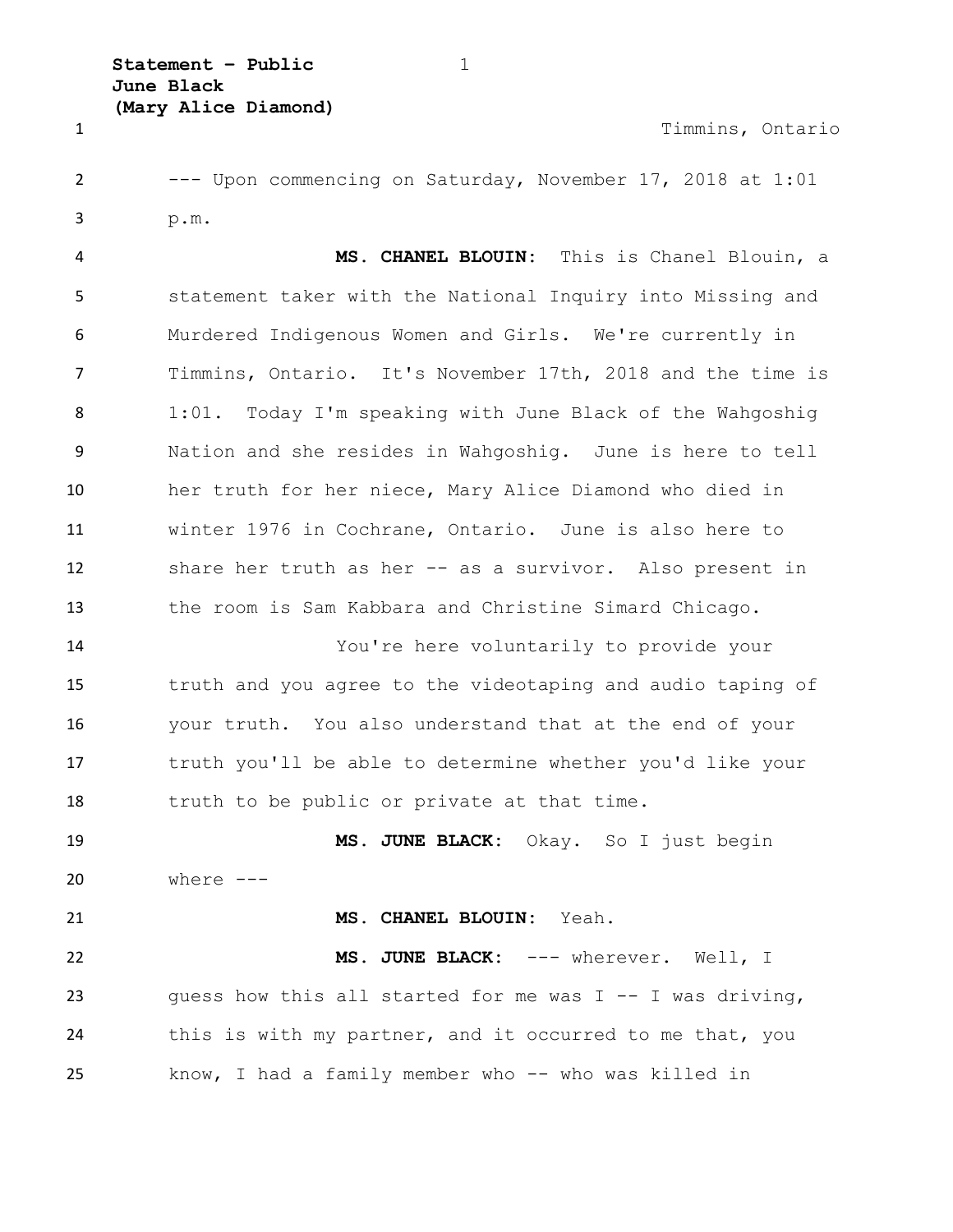# **Statement – Public 2 June Black (Mary Alice Diamond)**

 Cochrane. I -- I always knew but I -- I didn't realize how -- how much it affected me and how much -- how much I was actually involved in that that night. You know, being as young as I was, I was only 12, you know, just a kid basically, a youth. And life just goes on, you know. Growing up as an Aboriginal woman, hardships and trauma was 7 just part of that. And this incident was no different, you 8 know, with all the other stuff that -- that I survived.

 So it -- yeah, like I said, I was in the vehicle and I started to break down. And I just -- I just allowed myself to feel those feelings and I realized that I needed to be making a call to the Murdered and Missing 13 Women -- Women Inquiry and sharing -- sharing my -- my truth, mostly for my healing but also to help others, others that are -- you know, have experienced what I've experienced and like me may have forgotten, you know, about -- about their -- their situation or their -- their -- their loved one.

 I'm June Black. I grew up in -- I'm originally from Abitibi which is -- it was formally Abitibi No. 70 reserve. Abitibi Lake is pretty well our traditional own land. Our people are -- our community was actually Lovish (ph.) River which was 45 miles east of Cochrane, Ontario and the only way to get there was by train. That's where we lived before we moved to the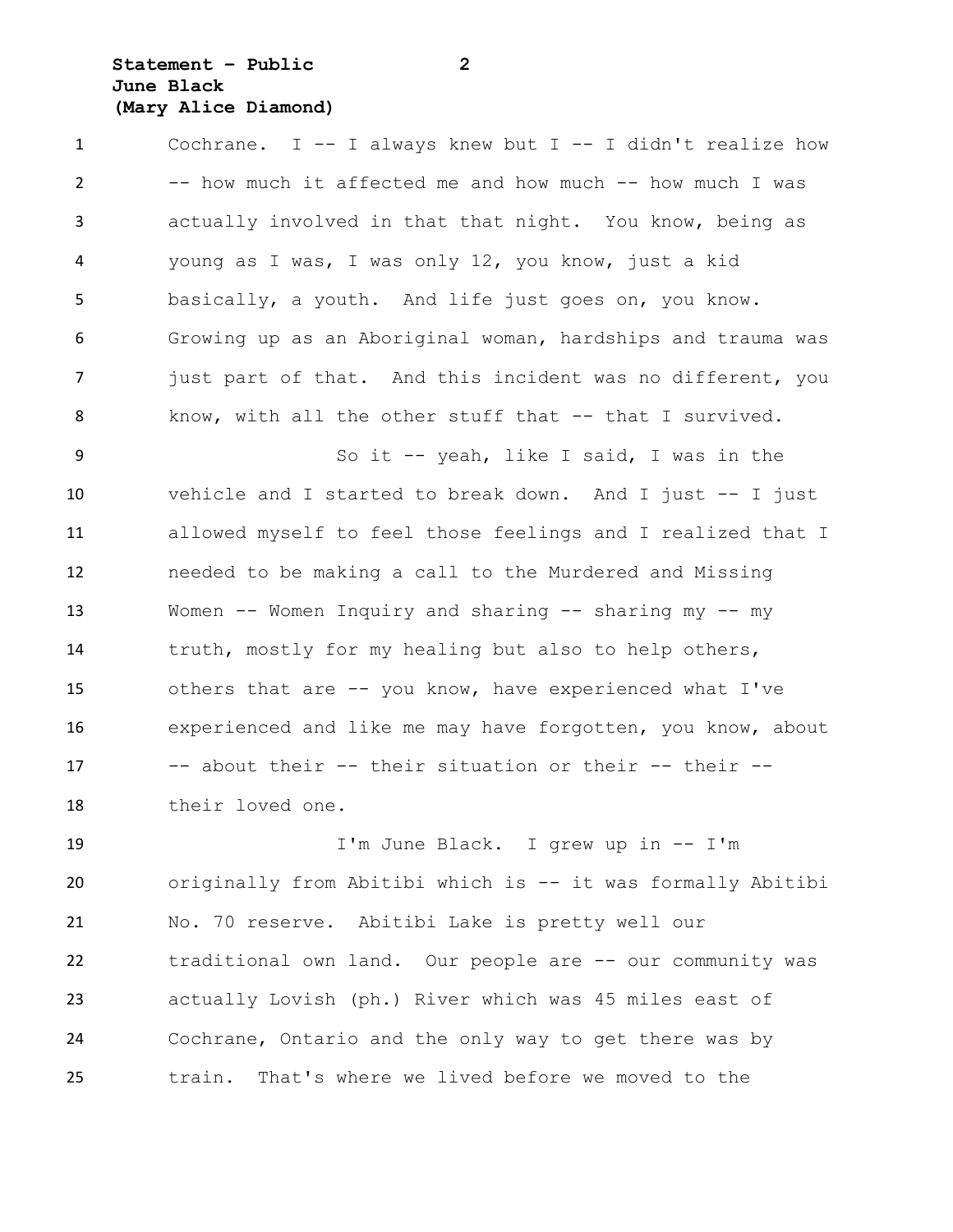**Statement – Public 3 June Black (Mary Alice Diamond)**

 reserve before the Treaty was signed and everybody was -- everybody had their -- their reserve base.

 Our people didn't move. We stayed in Lovish. We stayed in our traditional homelands. This is 5 where my parents were married. My father was [Father], which was Mary Alice's godfather. My mother was [Mother]. 7 They married on Abitibi Lake. There was a -- there was a trading post there that -- this is where they had all their weddings and the priest would come there and -- and do all 10 the wedding ceremonies.

11 11 It was my dad's second marriage. He -- he married -- he was married before. His first wife passed away and my mom was his second marriage. I had a sister -- he had children from the first marriage. He had three girls and -- and a boy. One of the girls was -- was Mary Alice's mom, which is my sister. My dad -- because they were married, he was married twice, my sister was older 18 than me, much older than me. So I'm the last of the -- of -- from the second marriage. We had a big family. We had 12 in our family, in my mom's family. And I'm the youngest of everyone. I have deceased brothers and sisters as well. Most of my siblings are residential school survivors. Mary Alice was a residential school survivor. 24 From what I understand she was. I really -- because I was

younger I didn't really know my -- my nieces and nephews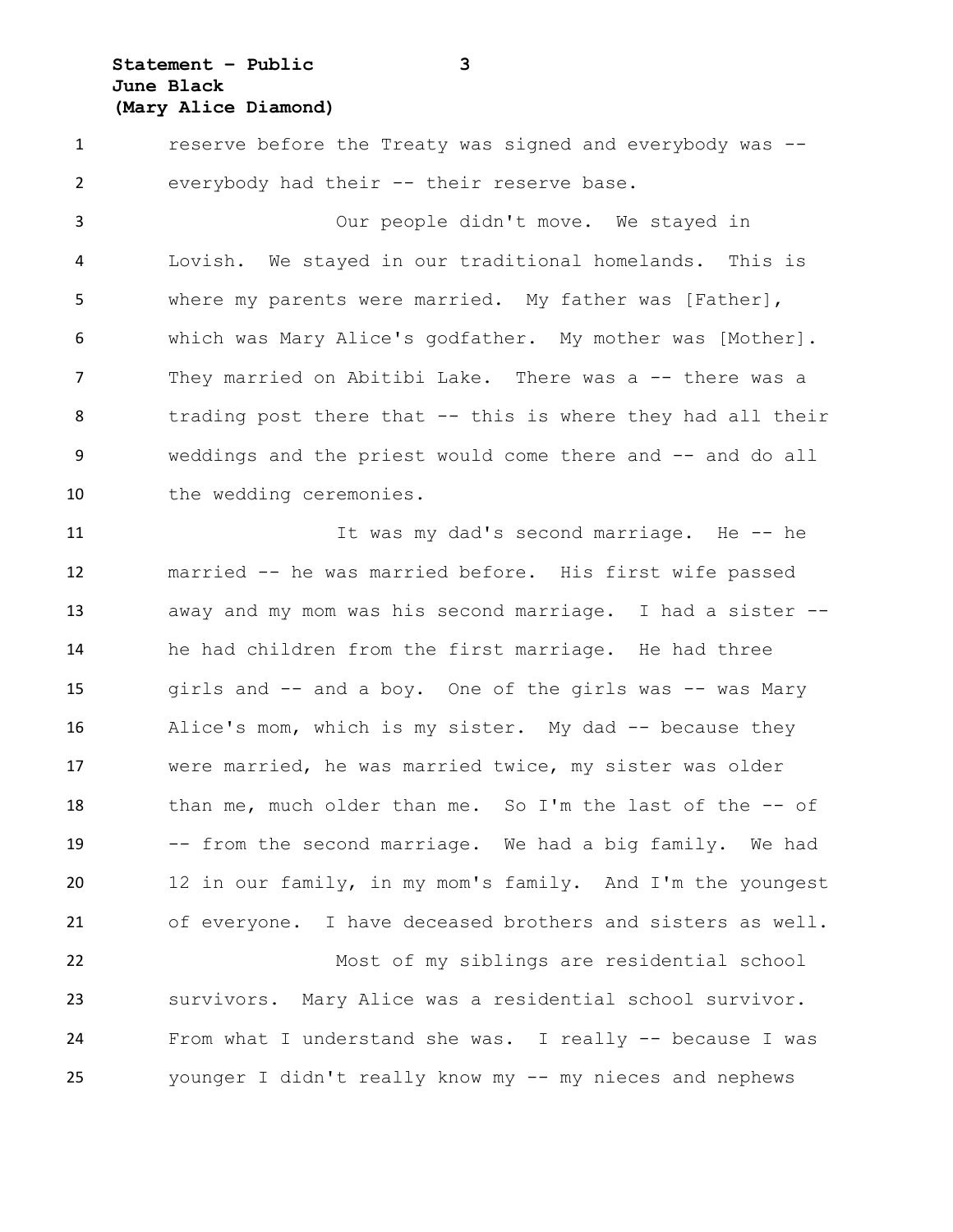## **Statement – Public 4 June Black (Mary Alice Diamond)**

 from my -- my dad's first marriage, his -- my sister. I knew of the brother and I knew of -- of Mary Alice's uncle and Mary Alice's other aunt. She had two aunts. So I knew 4 of the one aunt and the one brother that I had -- or the uncle, which was my brother and my sister. I knew of two of them but I didn't know Mary Alice's mom as she -- she passed very early in life.

8 Yeah, we -- we were, like, you know, grew up in an alcoholic home. So yeah, it was an alcoholic home, which was very common for parents that lost all their kids to residential school. And my home was no different. And so one day, my brother and I, we were in school and we were going to school in Cochrane. After -- after we left -- all left Lovish my mom brought us into town so that we could go to school. And we attended the Catholic schools in town. My brother and I. And we lived four miles out of Cochrane. We had several -- we had lived in Iroquois Falls and Kirkland Lake and finally in Cochrane. And we would go to school and we would take the bus in the morning and then come home after school.

 It was one of those times where my mom was drinking and -- well, we would get ourselves to school. You know, I would get us to school. Me and my brother would go to school. And we'd still get up even while people were drinking or whatever. We'd still get up and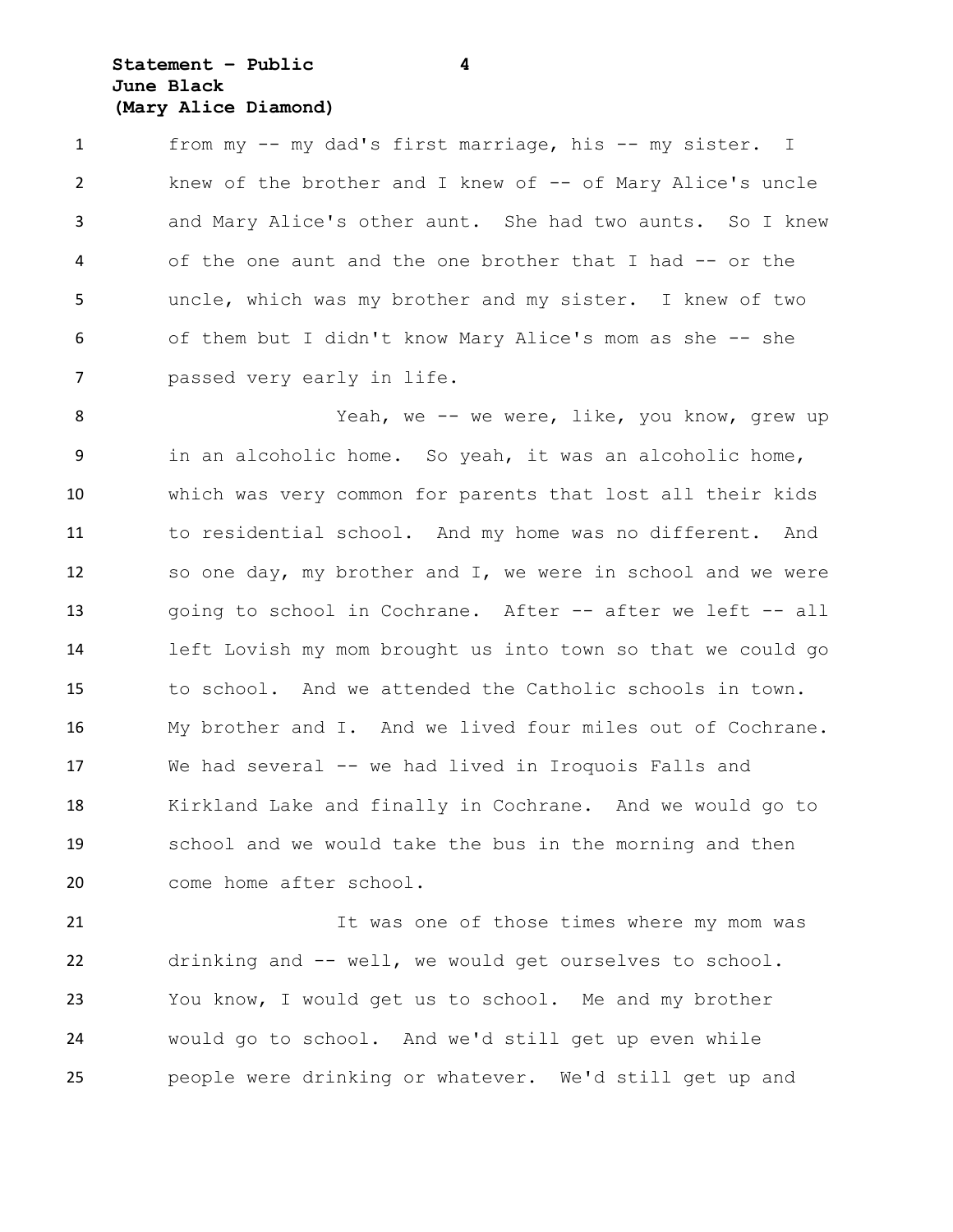## **Statement – Public 5 June Black (Mary Alice Diamond)**

 we'd go to school. We came home -- we went to school as usual and we came home and we had just a little house on -- on the side of -- outside of Cochrane. Four miles outside of Cochrane on the south highway. And we walked in the door and as I entered the house you would walk into the kitchen and then over to the left was my grandmother's 7 room, and my grandmother lived with us. And she was a survivor of a stroke so she couldn't walk, but she could walk with a cane but she had difficulty walking if she drank and -- and they were drinking. And there was a -- a young woman in there with her drinking. And we walked in and I looked in the room and I seen, you know, a woman in - 13 - young woman in there with long hair. She had long, black hair. And she was talking with my grandma. And when people were drinking in the house we really didn't pay attention to them, you know. It was just how we were, my brother and I. So we really didn't pay -- of course we noticed but, you know, we didn't say anything. You know, we were still good -- pretty good kids when adults were drinking, whatever, we just kind of, you know, stayed away and did what we needed to do in the house.

 So that day she was drinking in the room with -- with my grandma and nobody told us who she was. We didn't know who she was. And my mom wasn't -- my mom wasn't home. I don't know where my mom was. But we came -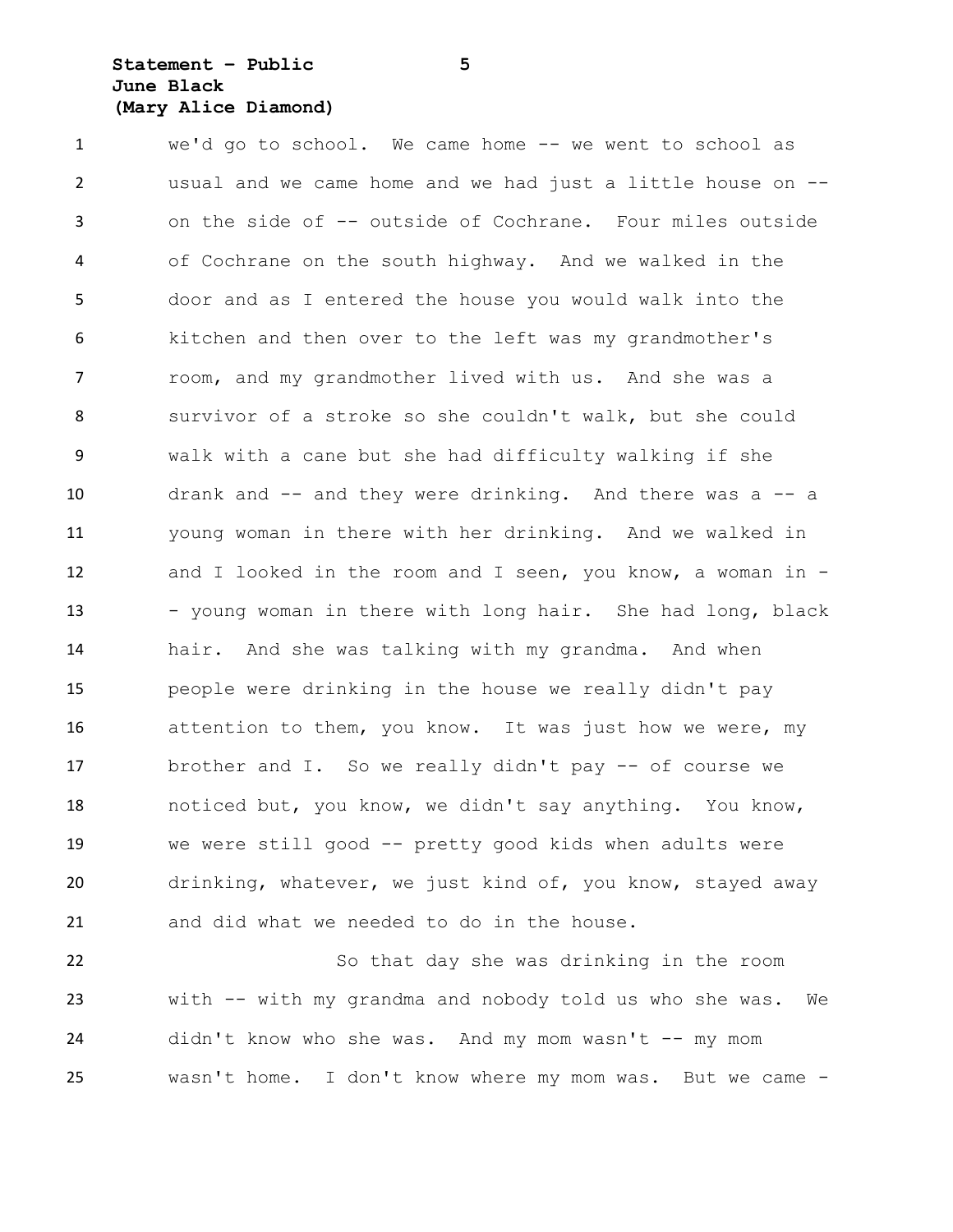# **Statement – Public 6 June Black (Mary Alice Diamond)**

1 - we got home. There was only the two of them in that room 2 and they were sitting on the bed and -- side by side and they were drinking. And I really didn't pay attention too much to who she was. To me she was just another person drinking, you know, with my grandma. That was it.

6 And so we were just in the house, my brother 7 and I, doing what we always do after school. Just, you know, getting ready to make ourselves something to eat and look what we're going to have for supper for ourselves. And then it started to -- they were in there for a few hours in the room just sitting on the edge of the bed and - 12 - and they, you know, were getting -- they were getting drunk. They were getting very drunk. And finally my 14 grandma was -- was, you know, too intoxicated now that she was just kind of -- because she couldn't walk around or she would just -- with her legs over the edge of the bed, she would just kind of go backwards like that and just lay back in the bed with her -- her feet on the ground -- on the floor. And she would lay back. She was too drunk. And the same with -- with the young woman that was with her. It was the same thing. They were just laying there, you 22 know, just intoxicated.

23 And she was crying, this -- this young woman was crying. And she was saying, "My baby. My baby." And her -- and you could see her stomach because I -- because I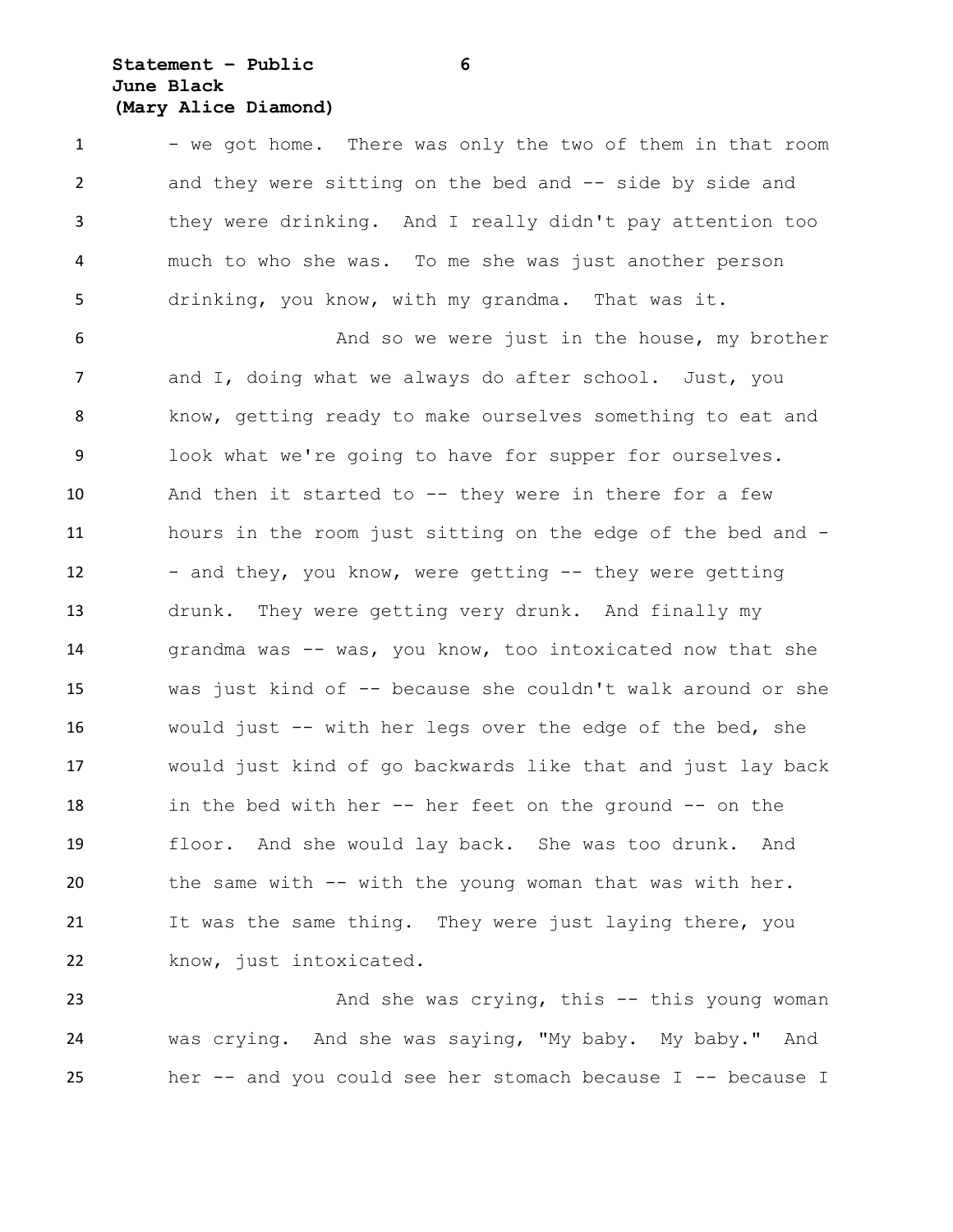# **Statement – Public 7 June Black (Mary Alice Diamond)**

1 -- the -- the crying got my attention so I wanted to check. And her top was kind of up here because she -- it's just the way she was laying, right, her -- her top is kind of lifted up from laying like that. And she was so drunk and my grandma was drunk. And she was saying, "My baby" and my grandmother was telling her to shut up, "Just shut up", you 7 know, just -- whatever they were talking about. They were drunk.

 And she kept saying, "My baby." So I think she was pregnant. I think. So she was crying hysterically. Like, hysterically crying. Couldn't stop crying. And I just stood there. I didn't know what was wrong with her. I didn't know what was wrong with her. So 14 then she -- she got up and I was -- was trying to help her. I was trying to help her. And she got up and she ran to the door because the -- the door was right beside the room door and she ran. And she ran outside. And I told my brother we got to get her. I said, "She's too drunk." She was very, very drunk and she was falling and she was crying. And she was trying and she was running down the driveway and she was falling in the snow everywhere. I told my brother, "We got to stop her." So we grabbed her arm and I tried to stop her to stay. Told her to stay, not to go. And she was strong. I couldn't -- she was stronger than me. She was stronger than both of us. And she just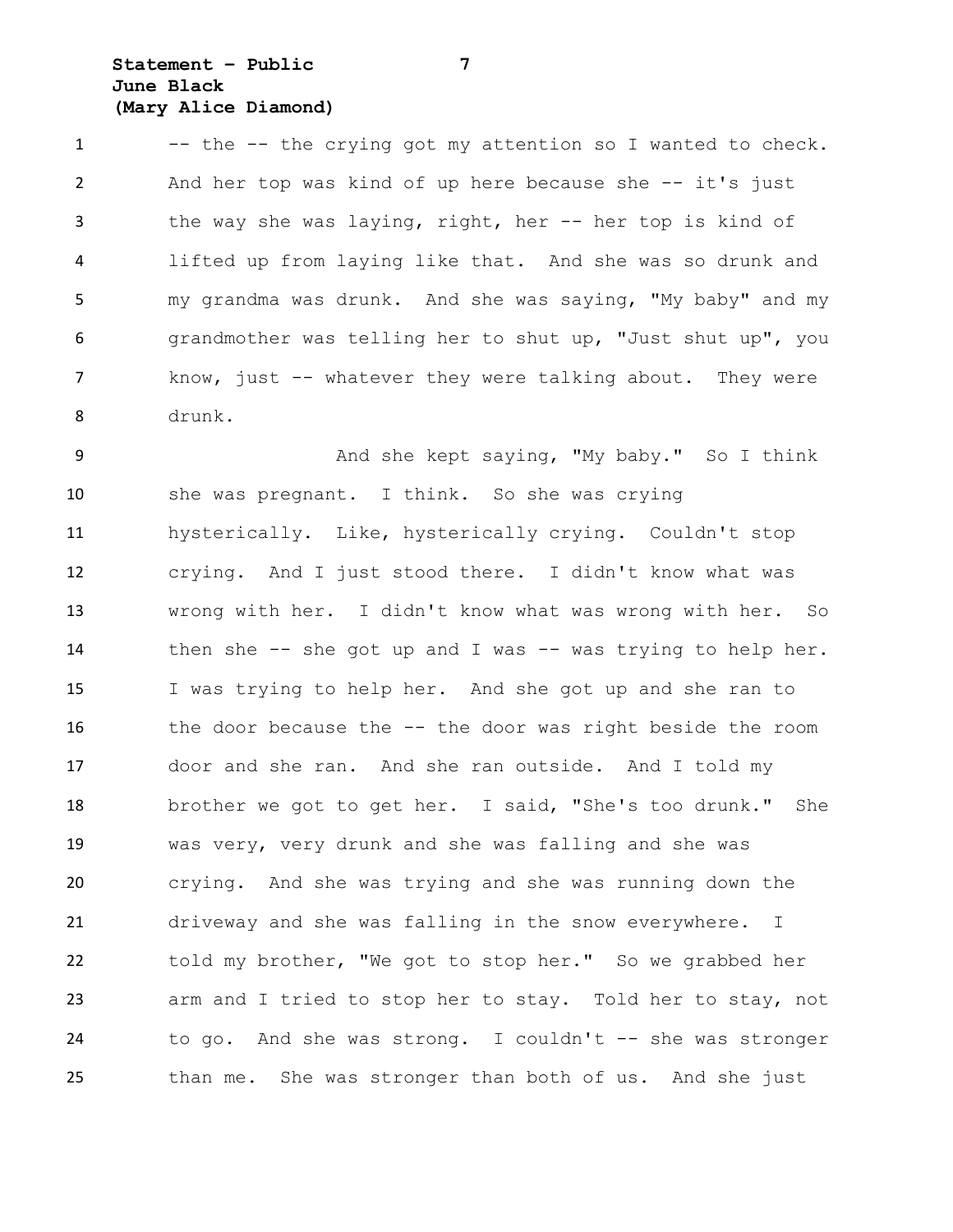# **Statement – Public 8 June Black (Mary Alice Diamond)**

 ripped -- ripped out of our arms. And I was trying to stop her. I was so scared for some reason. I was so scared for her.

4 And she was running towards the highway and I was scared that a car would hit her. I was terrified. And she ran on the highway and she started going towards 7 town. And I told my brother, "We -- we got to do something 8 for her. We have to help her." And the -- the bus came, the Ontario Northland bus came and stopped. It had all its flashers going on and I just stood there and watched and she -- she got on that bus. She got on that bus. So I was relieved. Suddenly she was going to be safe. I couldn't stop watching her. For some reason I couldn't stop watching her. She had my attention from the moment she started crying.

 So that night there was a huge storm. Like, it was really bad outside. The -- the wind was blowing and the snow was going all over the place. And the wind was just blowing the snow everywhere on the driveway. And it was cold. So she went to town. And then we got a call, at the store which was just up the road from us, in the morning. They said she died.

23 And what happened to her was three men picked her up in the bar and they took her to the dump and they raped her. And she died there. And I understood why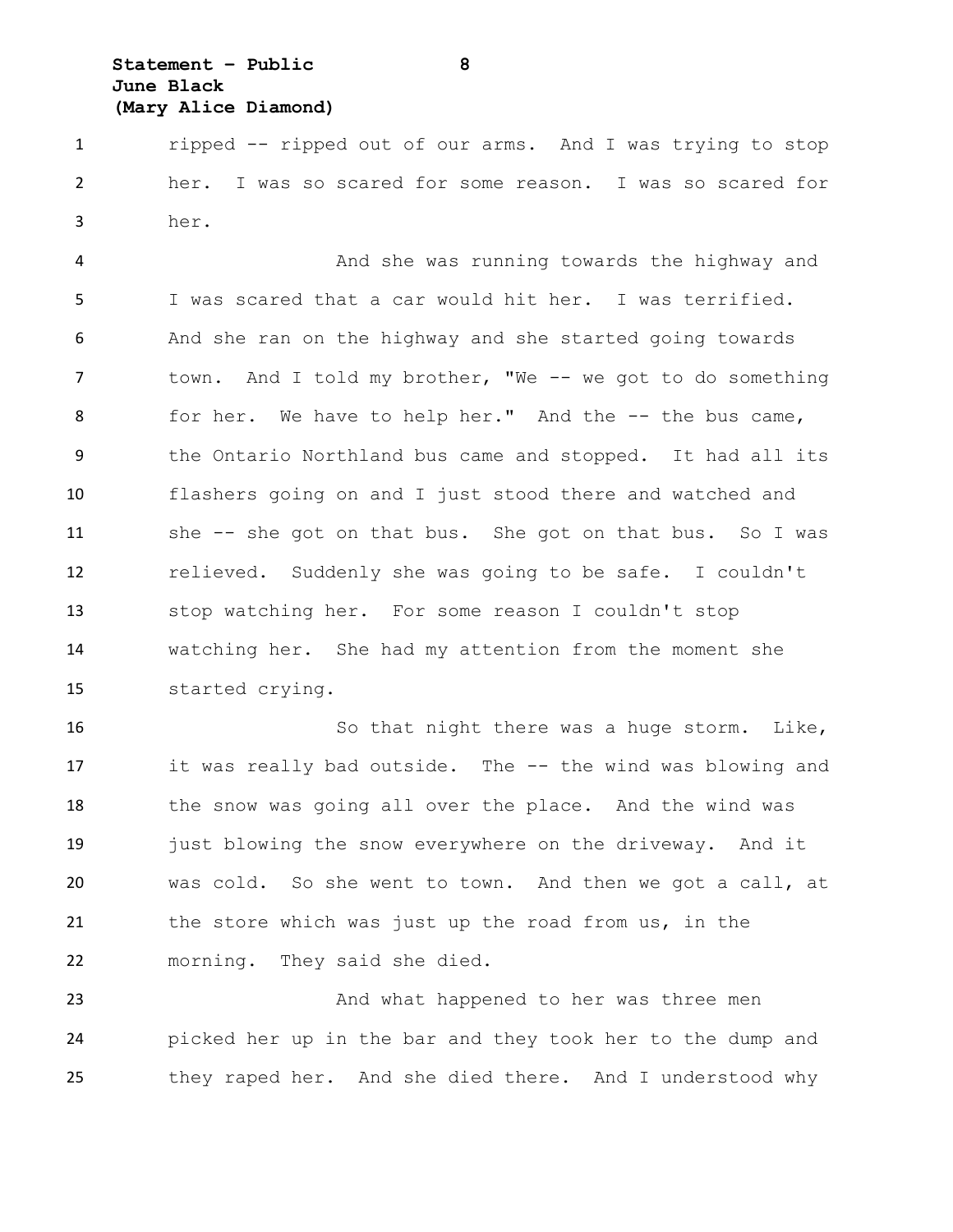## **Statement – Public 9 June Black (Mary Alice Diamond)**

 I was trying to stop her. I think my spirit knew something was wrong and I tried to stop her.

 And it hurt after because some of the men -- the one man that I knew of, because he was around Cochrane, but I don't know who the other two were. And nobody -- and nobody told me that she was my niece because there was nobody there to tell me. And we didn't have a telephone so I couldn't call the police. I was just helpless.

 I don't know -- I don't know where her brothers were. She had two brothers. And I can't even remember the funeral. I think I just shut it all down after that until -- until all this started, it came back to me. I think a part of me tried to save -- I think I tried to save her. And it was very cold that night. It was a bad, bad storm. It must have been minus 40 outside. It was so cold. So -- and I think she was pregnant.

17 17 I need to know. I need to know what exactly happened to her on that night. I want to know what the investigation brings to me. I need to know how they took care of that and if they took care of it. Now that I'm an adult I want to know what happened. I want to know who those men are.

23 She didn't have much of a chance in life, you know. She didn't have a chance at all. She went from residential school and she came up, she was young. She was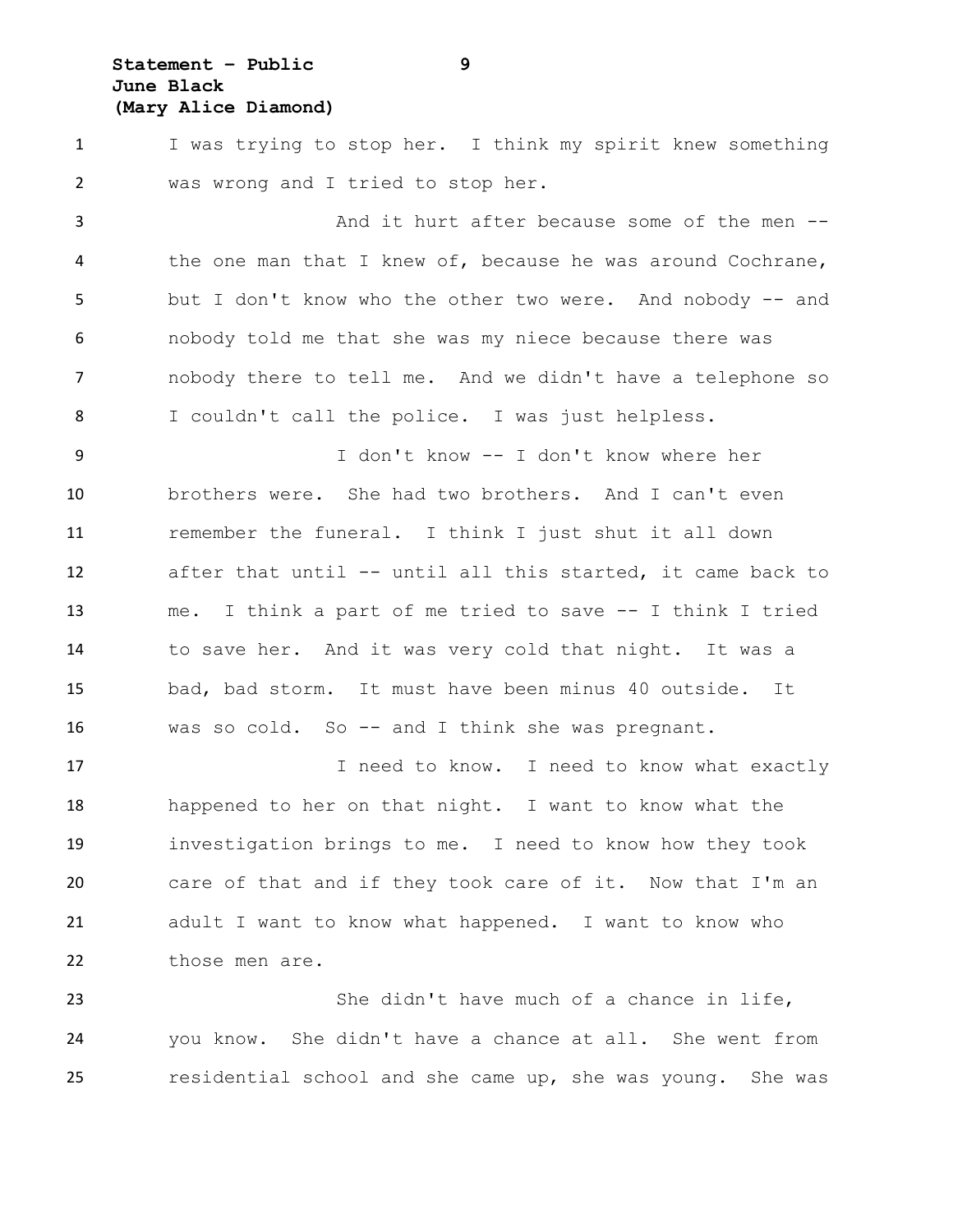# **Statement – Public 10 June Black (Mary Alice Diamond)**

1 just young. She didn't get a chance to know all of us, to meet all of us. I don't even think she knew that I was her young aunt. I don't think she knew that.

 And I think, you know, it's so vivid in my mind that night. It's so vivid. Like, I remember everything that night. I remember her face too. And I think there's a reason why I remember all this, you know. There's a reason why I had to remember all of it. And I think probably this is why. And even coming in here alone, you know, without -- nobody knows that I'm doing this. Because I just -- it's just to honour her, you know.

12 And I don't know where this is going to take me after this, how much more I'm going to talk about it. Because this is the first step of healing for me. I didn't 15 realize how deep it was. I didn't realize how -- how much it affected me.

17 One of those men that did that, I -- and I'm not sure, he was from Iroquois Falls they said. That's all I know. That's why I want to know. Because there is a man in there, in Iroquois Falls that actually was -- there were some men in Iroquois Falls that were actually raping women and I want to know if it's the same person from the same family. There were some men in Iroquois Falls. And if it is, then that man needs to be -- he's still out there. Because that's not going to be the first time for that man.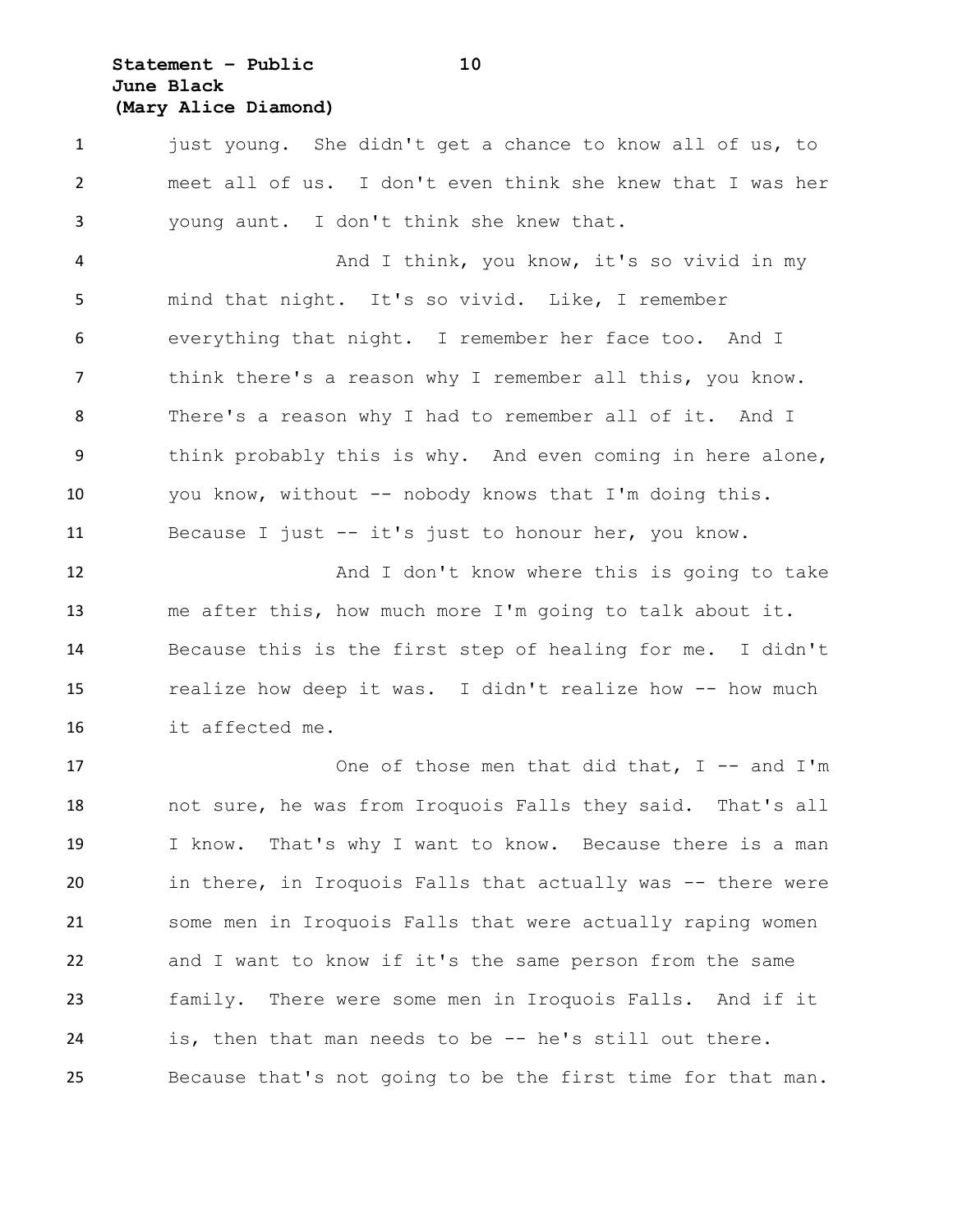**Statement – Public 11 June Black (Mary Alice Diamond)**

 That's why I need to know the name of those people. Because I think that man is alive and I think he is still in Iroquois Falls.

 **MS. CHANEL BLOUIN:** Can you share a little bit about -- I know that you don't know a lot about the investigation and that that's something that -- that you've been waiting a long time to -- to have answers and that that's something that you're seeking. Can you share what 9 you do know about the investigation? Like, how -- how -- was there a police report that was filed? How do they know that there ---

**MS. JUNE BLACK:** I don't ---

 **MS. CHANEL BLOUIN:** --- were three -- that there were three men?

15 MS. JUNE BLACK: Because they went to court. **MS. CHANEL BLOUIN:** They didn't go to court. Okay.

 **MS. JUNE BLACK:** Yeah, three guys went to court. And it was only -- and I didn't see it myself. It was just what I heard. I don't even know who I heard it from. It may have been my mom. I don't know who said it. I didn't follow it very much. It did -- yeah, I guess I did follow it a little bit but not -- because it affected me, right, so I was paying attention. And we wanted to know when the call came in, I believe it was my mom that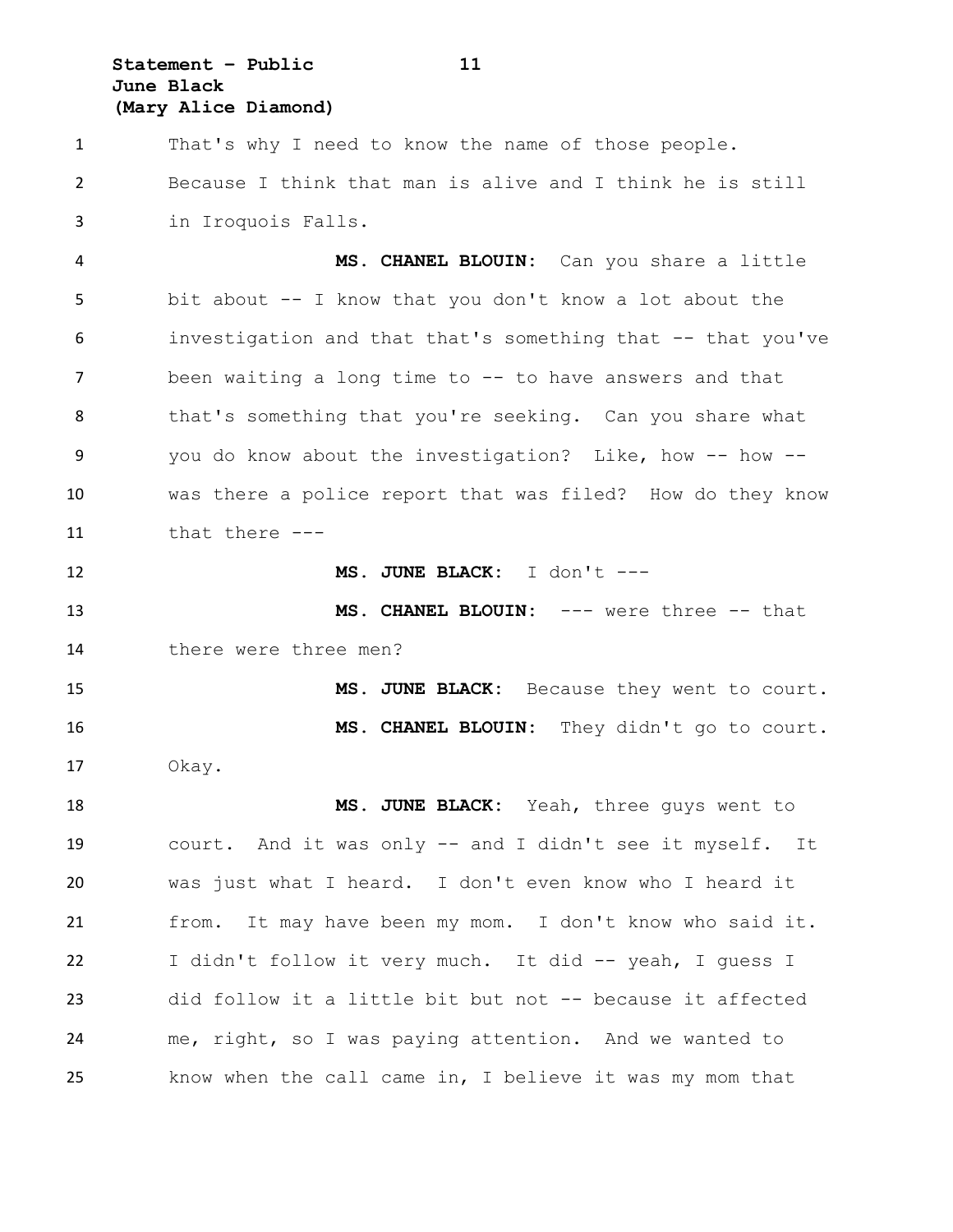**Statement – Public 12 June Black (Mary Alice Diamond)**

 took the call and then that's what she told me that they -- there were three men that -- that raped her and left her there. **MS. CHANEL BLOUIN:** Did they receive jail time or a sentence? **MS. JUNE BLACK:** I -- they went to court. I think -- I'm not sure -- I -- I'm not positive how much jail time. They may have got sentenced. I remember hearing, and I don't know from whom, that there -- three and a half years is what -- I don't know if all of them got it. I know one for sure. I think -- I -- I -- I have to see proof. I don't know really. I don't know. That's all I heard. **MS. CHRISTINE SIMARD CHICAGO:** How old was she at that time? **MS. JUNE BLACK:** She probably was 18 or 19. Yeah. And I don't know where she was living. **MS. CHRISTINE SIMARD CHICAGO:** No. **MS. JUNE BLACK:** Or if she was even living anywhere. Because I think she was just drinking. I -- I don't even know because she'd been gone for so long from 22 the whole family. **MS. CHANEL BLOUIN:** Was she close with your grandmother? **MS. JUNE BLACK:** Maybe. I don't know. I'd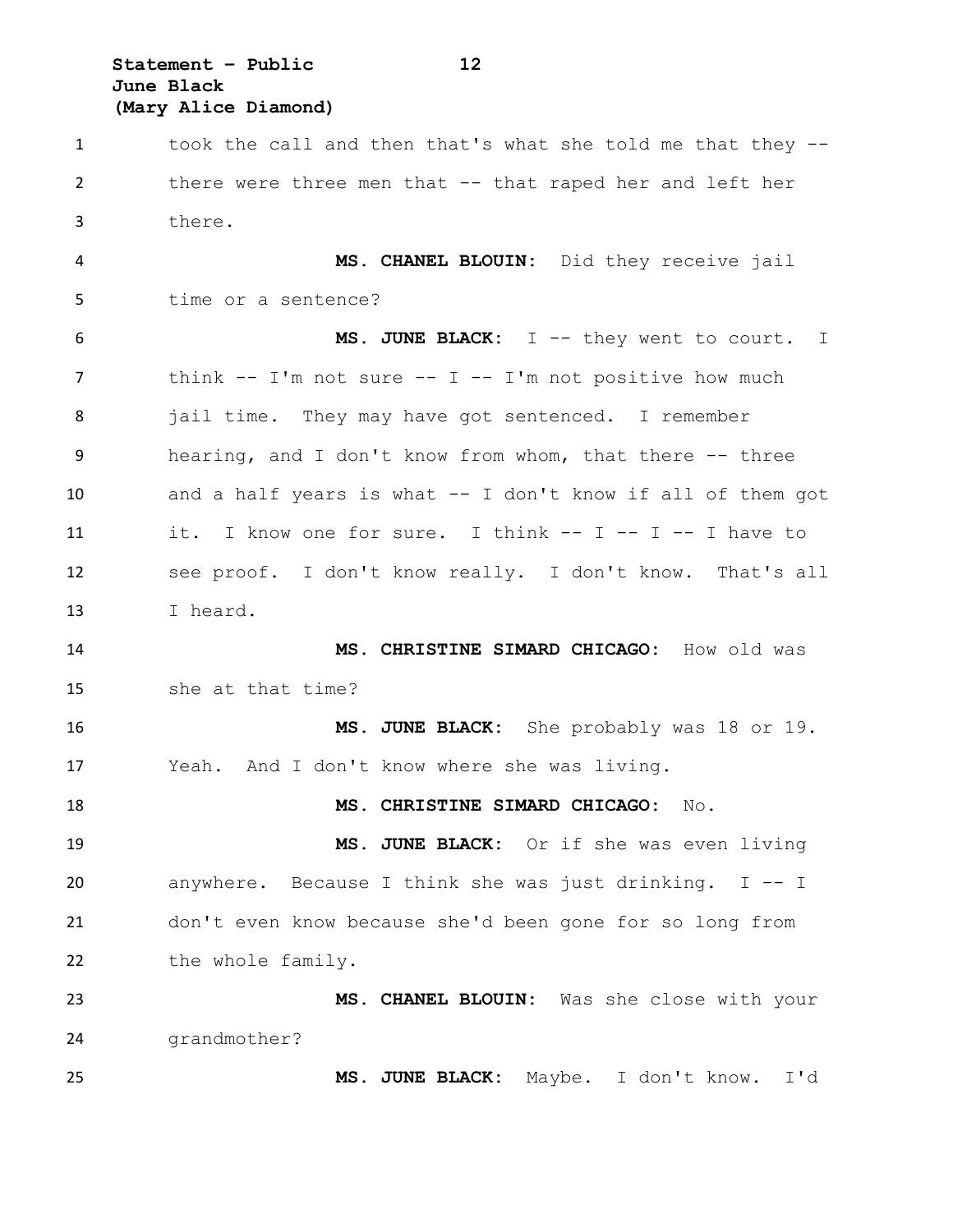**Statement – Public 13 June Black (Mary Alice Diamond)**

 never seen her. I never seen her before. And like I said, she was in residential school so nobody seen her, right. **MS. CHANEL BLOUIN:** Right. Do you know how long she had been out of residential school? **MS. JUNE BLACK:** No. **MS. CHANEL BLOUIN:** Okay. **MS. JUNE BLACK:** No. I don't know. **MS. CHANEL BLOUIN:** All right. **MS. JUNE BLACK:** And my mom's deceased now so -- so are both of her brothers. Mary Alice's brothers were residential school survivors. They're deceased. And so was her father. He's deceased. Yeah. They all passed. Like, her brother just passed about -- last year. Last year. Yeah. **MS. CHANEL BLOUIN:** What about Mary Alice's mother? **MS. JUNE BLACK:** She -- she passed years and 18 vears and years ago. I --- **MS. CHANEL BLOUIN:** But she was still alive when Mary Alice passed? **MS. JUNE BLACK:** No. No. **MS. CHANEL BLOUIN:** She --- **MS. JUNE BLACK:** She was already gone. **MS. CHANEL BLOUIN:** Okay. **MS. JUNE BLACK:** Yeah. Yeah. She had to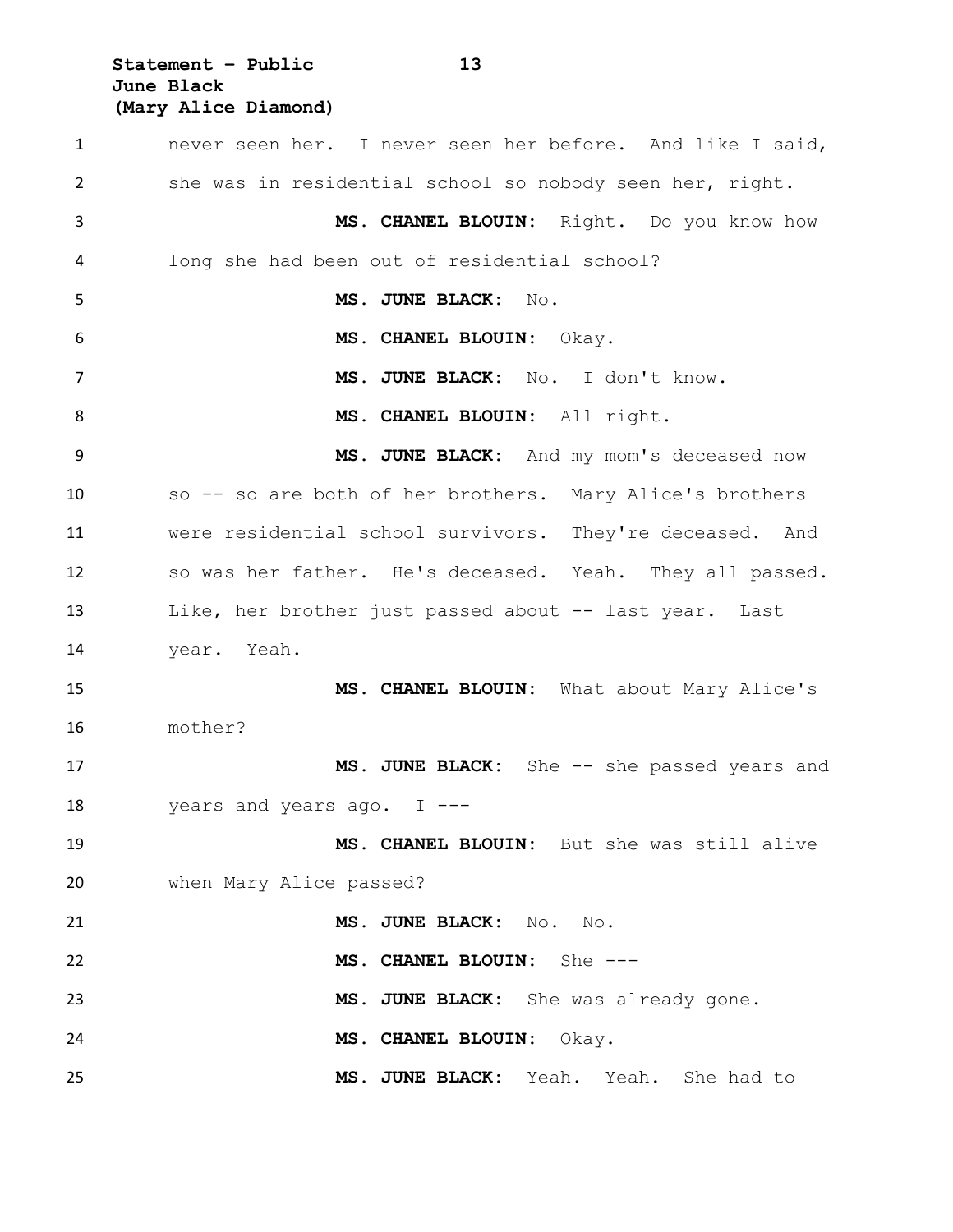**Statement – Public 14 June Black (Mary Alice Diamond)**

 have died just -- not long after she was born. Yeah. I was born in '63 so I was very young. 3 MS. CHANEL BLOUIN: It must have -- you must have felt very powerless when you were trying to keep her. **MS. JUNE BLACK:** Yeah. Yeah. **MS. CHANEL BLOUIN:** And that you weren't able to, you know --- **MS. JUNE BLACK:** Hold her. **MS. CHANEL BLOUIN:** --- call the police or hold her. **MS. JUNE BLACK:** Yeah, because I didn't even have a telephone. Well, it just -- all right there, that bus stops so -- and she didn't get very far, like, on the highway when that bus stopped to pick her up. And I don't even know if the -- they know in the report that the bus picked her up. I don't even know. I was too young. **MS. CHANEL BLOUIN:** So the Commissioners will be -- at least one Commissioner will be watching your testimony. Our Commissioners watch the testimony of every family member who shares their truth. Do you have recommendations that you'd like to -- to share or things that you've thought about in terms of either services that could have been of -- you know, helped you or -- you know, like, for instance, like, more serious sentencing and -- you know, and so you're saying that -- this is just an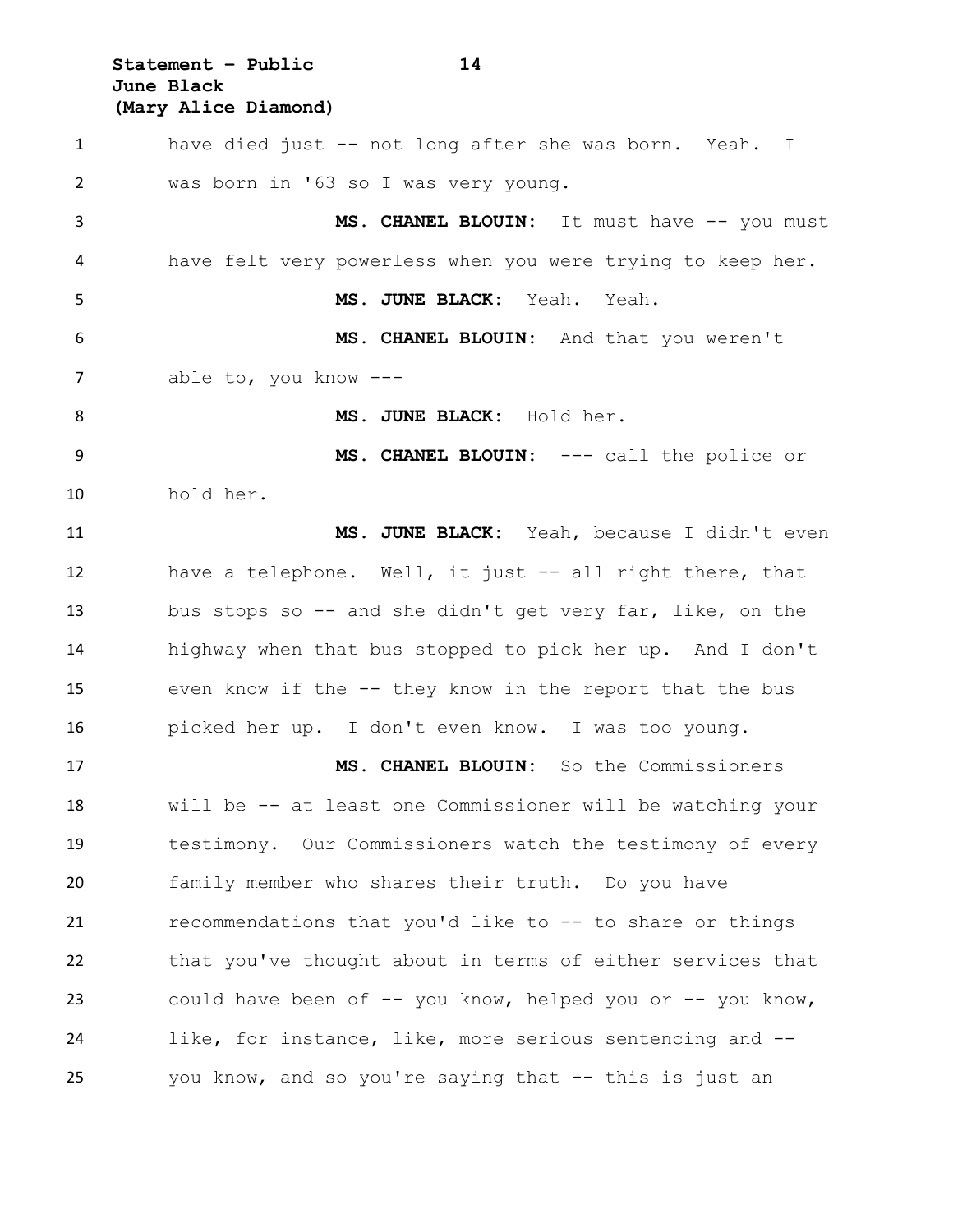**Statement – Public 15 June Black (Mary Alice Diamond)**

example but ---

 **MS. JUNE BLACK:** I -- well, yes, I just -- I want my thoughts on -- I want to see all -- I want to see the -- the investigation report. I want to know if she was pregnant so that we can do a ceremony for her and a ceremony for the baby. Because this is a very really spirit if she was pregnant and then it was two lives lost if the simple fact she was pregnant, but she kept saying, "My baby. My baby." And she was holding her stomach and she was saying, "My baby. My baby." So I'm suspecting she was just by remember that.

12 Once I see the investigation report then 13 I'll know where it will go from then -- from there, I mean. It will give me a better idea of what I need to do next for me and for my niece. The fact that she's gone and, you know, this gave me the opportunity to let that go, I guess. You know, remembering all that, like I said, was for a reason. And at least now, you know, she's honoured. She's not forgotten.

 Because I -- I don't know how many people realized, you know, what happened to her. Because nobody talked about it. My -- I had a relative who this was his - - this was -- he said -- he talked to me and he talked about her to me. And this is not -- he's passed on though since but he told me, he said that -- we talked about her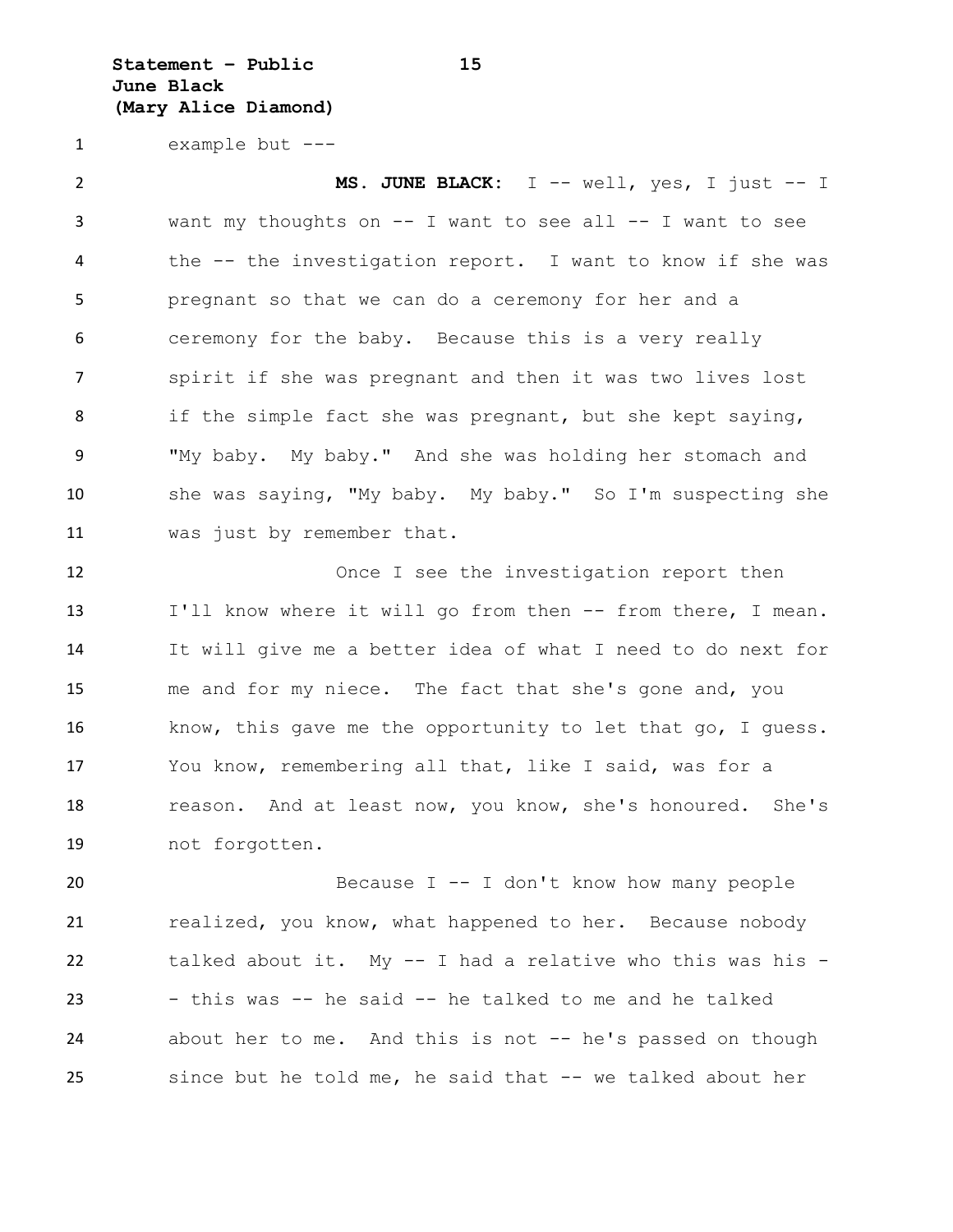# **Statement – Public 16 June Black (Mary Alice Diamond)**

1 and he said, "I was -- she was just like my sister", he told me. And he said that him and his two brothers, oddly enough three men, him and his two -- him and his brother and his -- his cousin were in the town and they were drinking.

 And this -- this -- okay, this is what happened. This -- now I know how it came about. He went to jail. So did his brother and so did his cousin for six months. And I asked him because the rumour was that they had raped someone. And so I asked him the -- I wanted to know the truth. I said, "I really respect you but I need to know, you know, the truth here. Did you do that?" And he said, "I'll tell you what happened", he said. He said, "You know Mary Alice Diamond?" And I said, "Yes." And he said, "Well, you know what happened to her?" And I said, "Yes." He said, "I was very, very angry that that happened to her." He said, "Because she was just like my sister in school." And he said, "I loved her very, very much like my sister. We were very close." And he said, "When she died and -- and I found out how she died", he said, "I was very, very upset."

**And he said that this woman that was**  hitchhiking, actually hitchhiking or somewhere near the cab where they were. And they went to the liquor store and they went to get some beer and stuff and they were going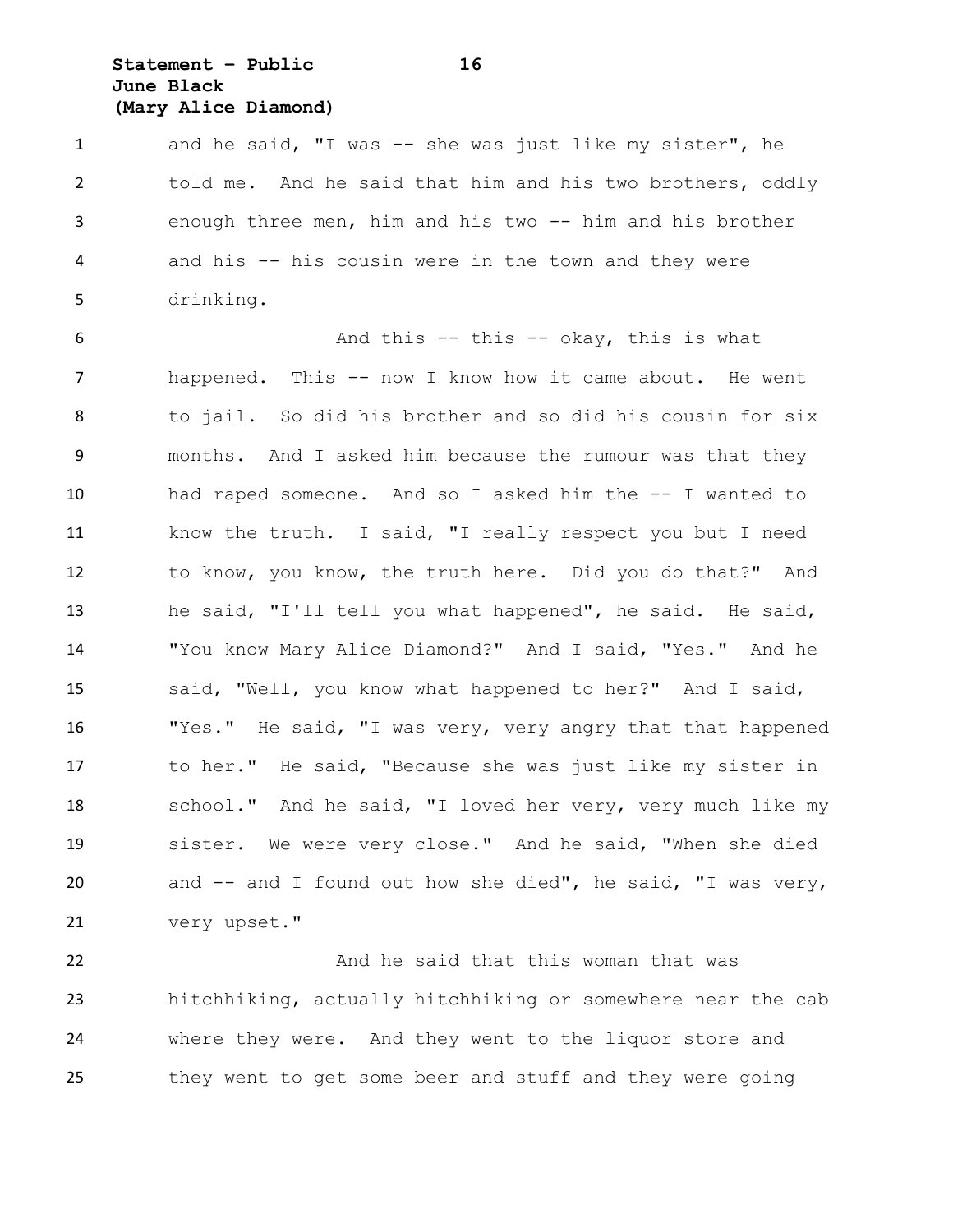# **Statement – Public 17 June Black (Mary Alice Diamond)**

 back to their reserve which was just three miles out of the 2 -- out of -- out of the town where they were. And they picked up a white woman and asked her if she wanted to go party and -- and she said yeah. So they took her to -- to 5 the house and they drank. And he said, "Nobody knew what happened", he said, "in -- in that house." He said, "Only I do." He said, "I took that woman." He said, "I grabbed her, you know, just really sternly", and he said, "And I took my hand and I touched her -- her vagina. Just touched it", he said, "I didn't want to do anything." And he said, "And I looked at her straight in the eye", and he said, "Now go call the police." So she did. She ran out, she left the place and she went to call the police.

14 So the police came and they -- they got all arrested based on whatever she said. And he said that's all that happened. And when he went to court the judge -- "When the judge asked me if I had anything to say", he said -- and he said, "Yes, I do." He said, "There were three men that took Mary Alice Diamond down a road and they raped her and they killed her", he said. He said, "I wanted to show you guys how easy it is to do that but I also wanted to show you that we're not like you. Could have killed her and could have raped her but we didn't." And the judge told him, "Well, you can't take the law into your own hands like that." And he said, "Well, whatever. At least now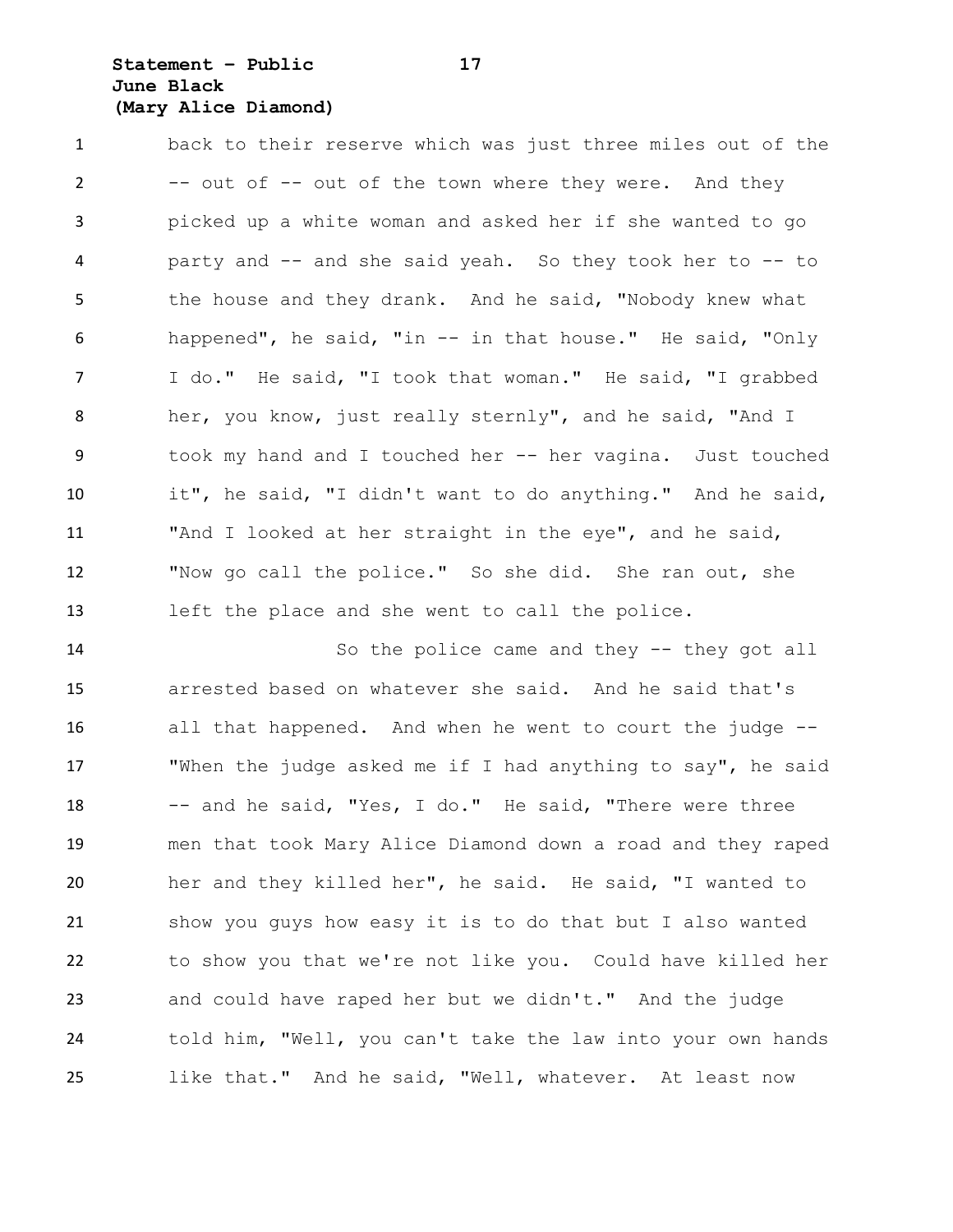**Statement – Public 18 June Black (Mary Alice Diamond)**

you know."

2 So he was someone that, you know, I connected with on this whole -- of her losing her life. He was the only one that felt like I did, you know. And even 5 then I didn't say too much. You know, I don't even remember if I told him -- I don't even think I talked about what happened that night because I wasn't ready to talk about that. Yeah. That's it. Yeah, so you know, I -- I wanted to do this for my own healing. Also to help others, you know, if -- if there was -- if they have any history

good healing. It's a good opportunity to heal, you know.

like this to -- to bring it out. You know, it's -- it's a

 **MS. CHANEL BLOUIN:** How do you see your healing process moving forward?

 **MS. JUNE BLACK:** Well, I started it, you know. It's -- it -- it's beginning now, you know. I've -- I've let -- I've actually said the story and it's helped me tremendously to process, to bring it out. I -- I -- I 20 really brought it out, you know.

 It's a horrible history. It's a painful history for our people. I'd like to do -- I'd like to do a ceremony for you. I'd like to -- somebody to help me with 24 that to honour her spirit. I actually went there, you know. I went there where it happened not too long ago and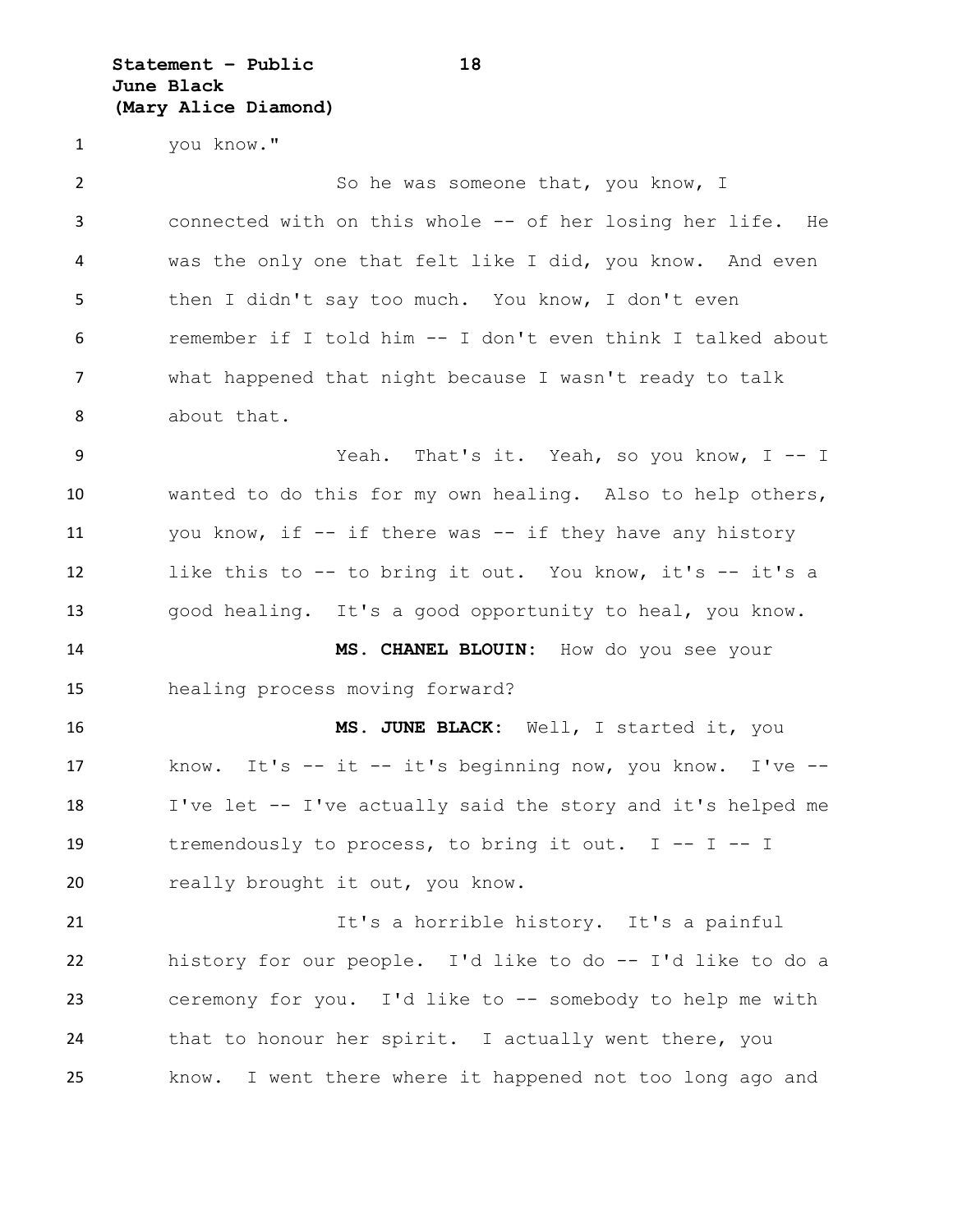## **Statement – Public 19 June Black (Mary Alice Diamond)**

 I sat in my car outside of Cochrane in that road and I sat there where she died. I don't know the exact location. I wish I knew. I need to know that too. But I sat there in my car and I just offered some tobacco, talked to her. It's not very long ago that I did that. Maybe a month ago. And my brother, he's -- he doesn't remember much. He -- I think it's just blocked because it's -- it's terrible. It's a terrible thing for her. **MS. CHRISTINE SIMARD CHICAGO:** How old was your brother? **MS. JUNE BLACK:** He was 13. **MS. CHRISTINE SIMARD CHICAGO:** He was just a year older, eh. **MS. JUNE BLACK:** Yeah. **MS. CHRISTINE SIMARD CHICAGO:** And you were both just children. **MS. JUNE BLACK:** Yeah. **MS. CHRISTINE SIMARD CHICAGO:** Babies. **MS. JUNE BLACK:** Yeah. [Speaking in Indigenous language]. You know, I need to take care of myself. I need to take that time to take care of myself. I've been trying to do that since -- since I started this whole thing, this -- since this woke up inside of me. Like, I tried to figure out what am I going to do with myself. I wanted to go somewhere. I just wanted to go and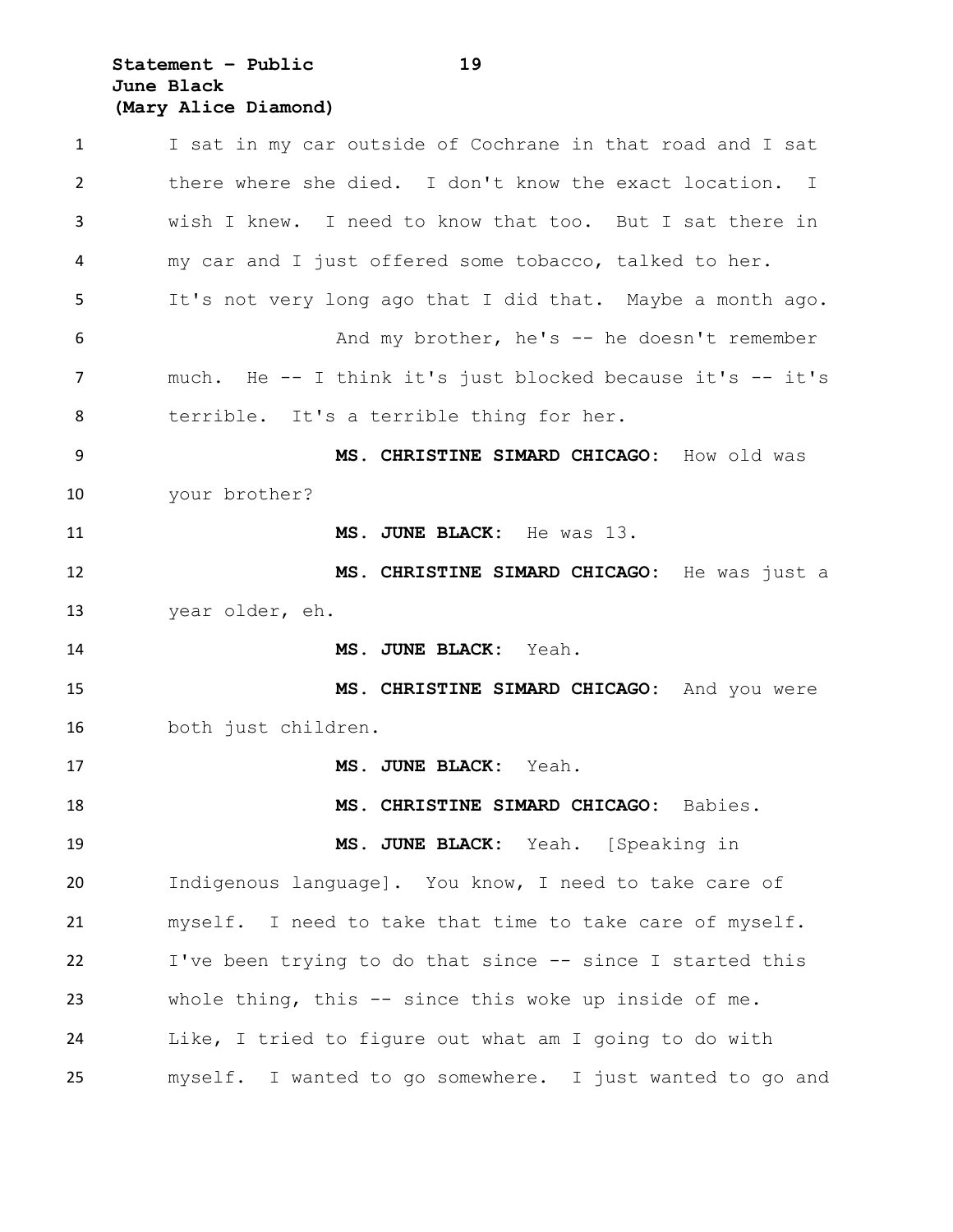# **Statement – Public 20 June Black (Mary Alice Diamond)**

 not be alone. Just, you know, get some help with it and prayers and ceremony and -- away from everybody, you know. And when I really took open I was here.

 Because it's, like, you know, it's -- it's a big thing for a 12 year old. And I think, you know, I kind of feel bad because I couldn't stop her. I was just too young. And I guess she was just meant to go over. Though I don't understand and maybe in my healing I will. But you know, I haven't even got to the point of how I feel about these men. Like, I haven't even gone there emotionally yet. Just that this -- this part, it woke me and my role and there -- that weight, you know, it was just what I wanted to do today. Because I think it -- I've been carrying it, you know, all these years. I'm -- I'm 55. And it's very serious, you know. Because I've gone through many hardships in life. Many, many hardships. Hard, hard stuff. And this is really had an impact on me and I didn't realize that. You know, didn't realize it at all. Had no idea that it had this affect on me and that I needed to deal with it. That's all I knew is that I needed to deal with it and I needed to honour her. She's one of those, you know, murdered women.

 **MS. CHANEL BLOUIN:** Is there anything else you wanted to share?

**MS. JUNE BLACK:** You got that I did want to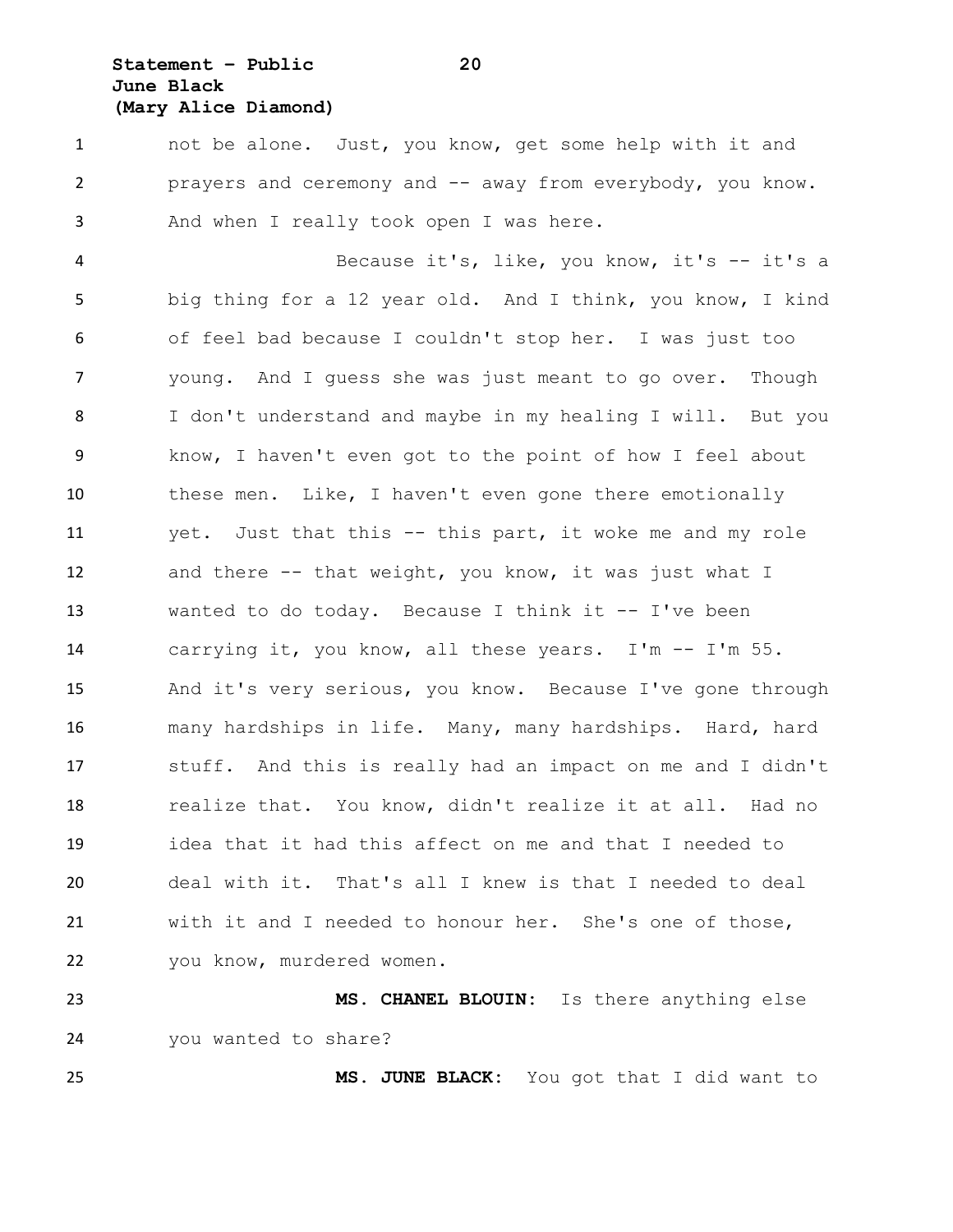**Statement – Public 21 June Black (Mary Alice Diamond)**

 know about the investigation --- **MS. CHANEL BLOUIN:** Yes. 3 MS. JUNE BLACK: --- and all that. Okay. **MS. CHANEL BLOUIN:** Yes. **MS. JUNE BLACK:** That's big for me. That's huge. I -- I'll need to know something about that, like, fast. **MS. CHANEL BLOUIN:** The police reports, okay. **MS. JUNE BLACK:** Yeah. It will help me as I heal from this, you know. **MS. CHANEL BLOUIN:** Yeah. We have the family liaison units who are --- **MS. JUNE BLACK:** Yeah. 15 MS. CHANEL BLOUIN: --- who are working with us and working with families to get the answers that they need to help with their healing and their closure, so --- **MS. JUNE BLACK:** Okay. And I always, you know, growing up in an alcoholic home, you do things on your own. You learn to be very independent and you do things on your own. And that's how I'm dealing with this right now, on my own. I did think about supports and I did kind of reach out but I never -- I never saw it through. I just did this on my own. That's how I do things. And maybe that's where I need some healing, you know. But at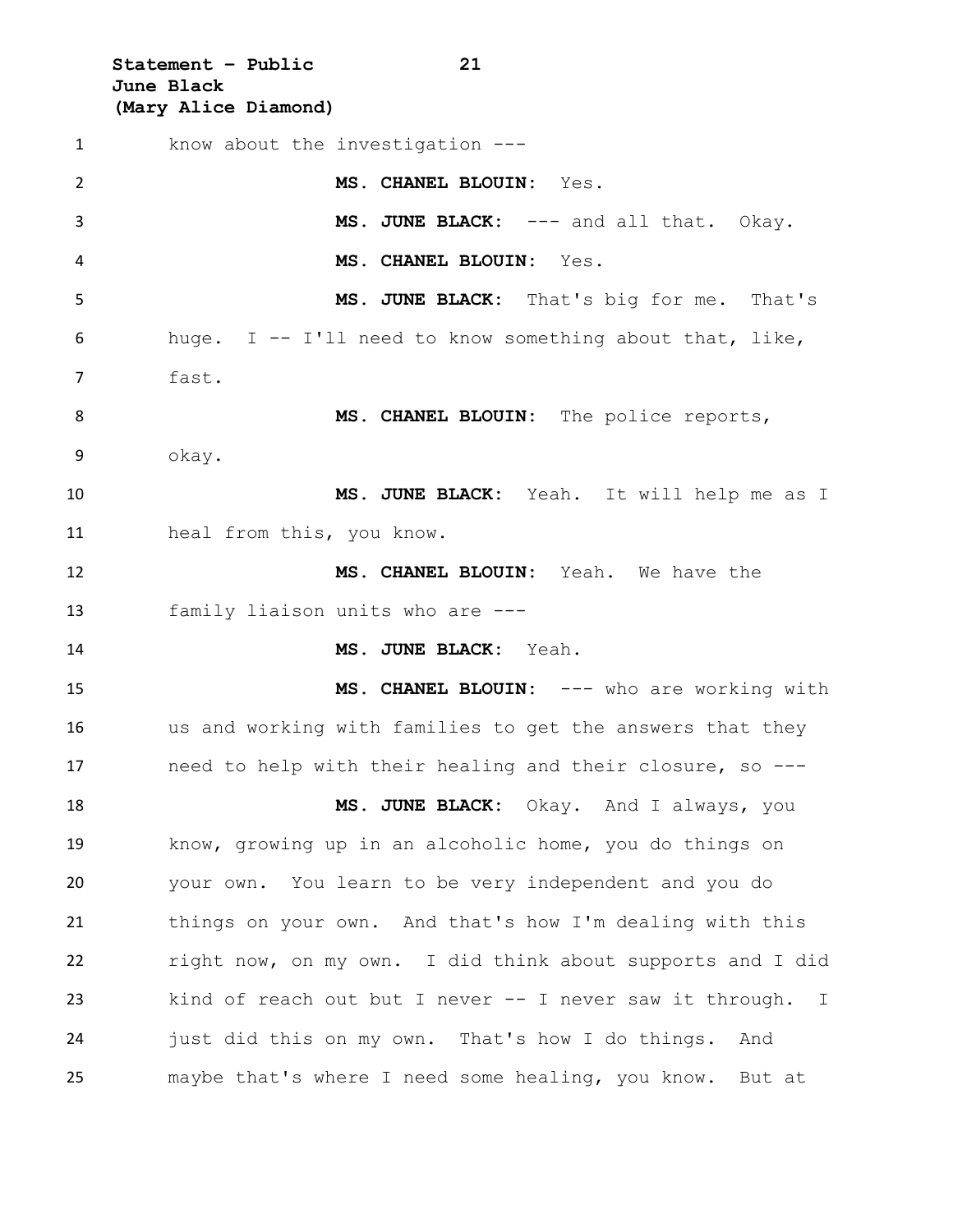**Statement – Public 22 June Black (Mary Alice Diamond)** least it's a big step I just took. Yeah. **MS. CHANEL BLOUIN:** It takes a lot of courage, you know, to --- **MS. JUNE BLACK:** Yeah. Yeah. **MS. CHANEL BLOUIN:** --- to go back there and to relive that. **MS. JUNE BLACK:** Yeah. **MS. CHANEL BLOUIN:** To -- these are horrible events to go through as a child and that -- to carry that sense of responsibility. **MS. JUNE BLACK:** Yeah. Yeah. Yeah, I guess that's what it was, you know. I don't want to -- feeling like I have a lot of responsibility and it wasn't mine. That's -- that's what it is. And that's very common in an alcoholic home, you know, you take on a lot of responsibilities that are not yours because there's nobody there to do it, you know. And I did that. So her dying has really affected me. But I think, you know, just for my further closure to see that report, you know, will help me do that. Yeah. That's it. **MS. CHANEL BLOUIN:** Okay. Thank you for sharing today. **MS. JUNE BLACK:** Thank you. --- Upon adjourning at  $1:55$  p.m.